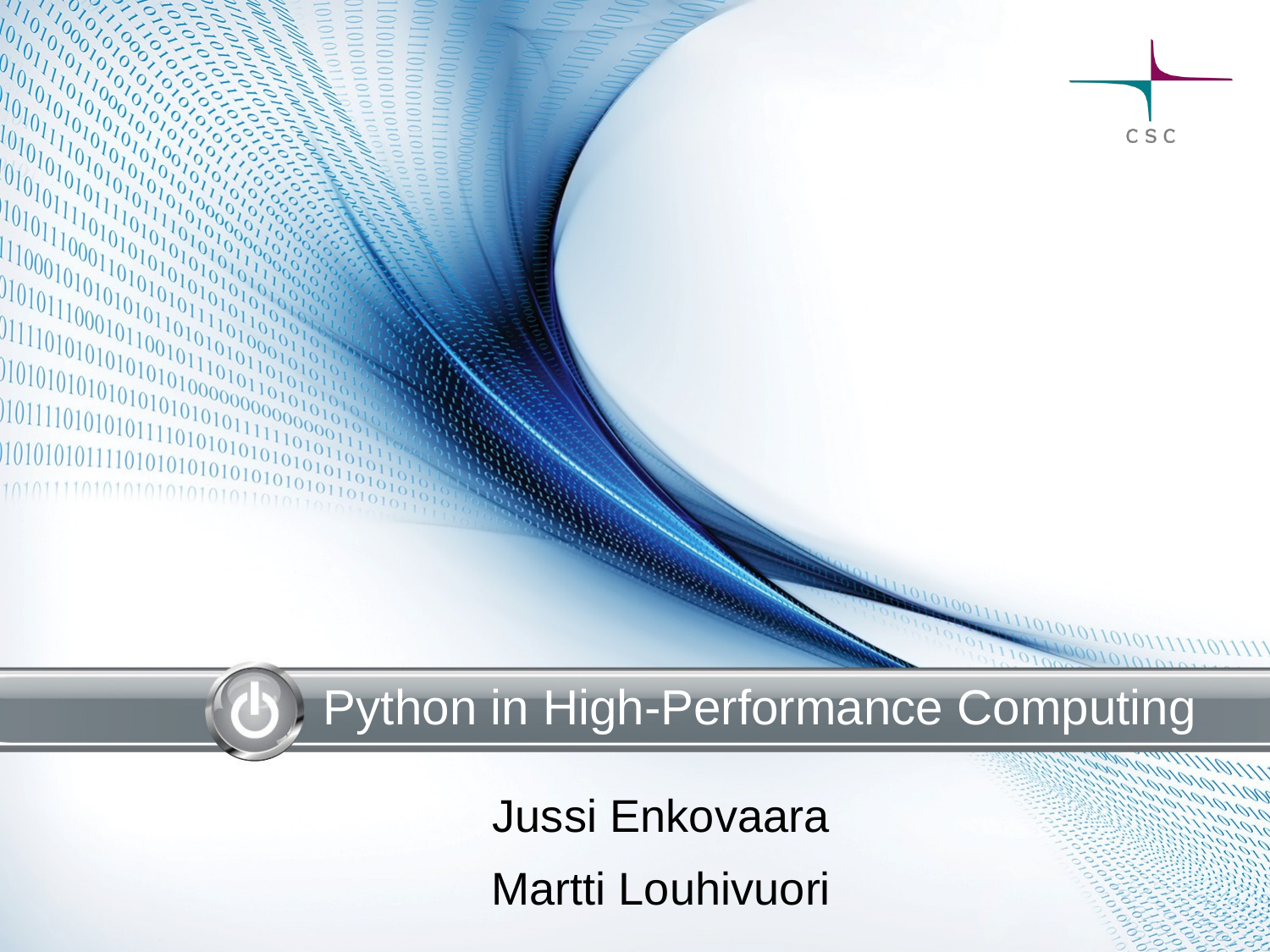#### **Outline**



- NumPy fast array interface for Python
- MPI4Py MPI interface for Python
- Extending Python with C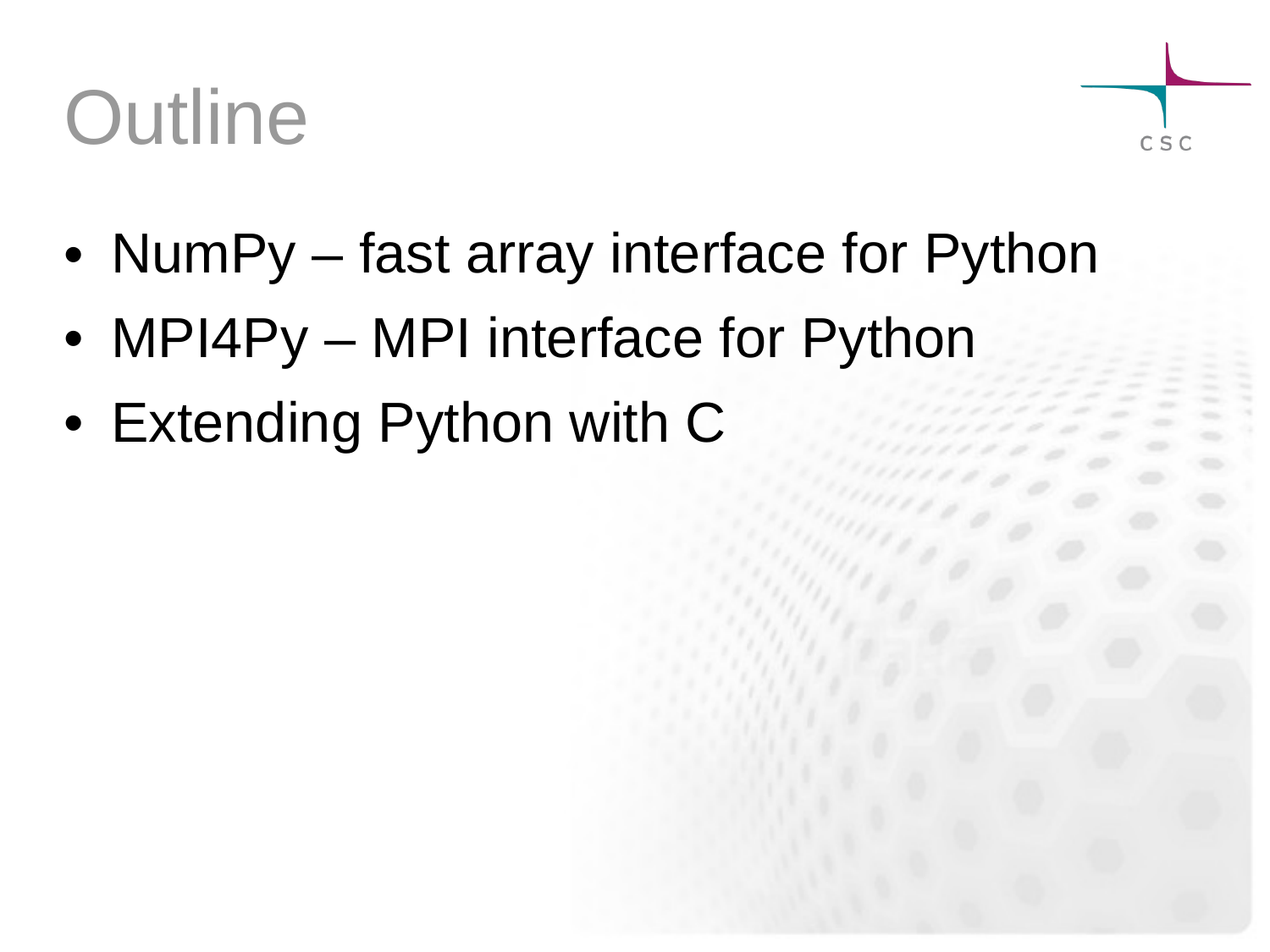

## Numpy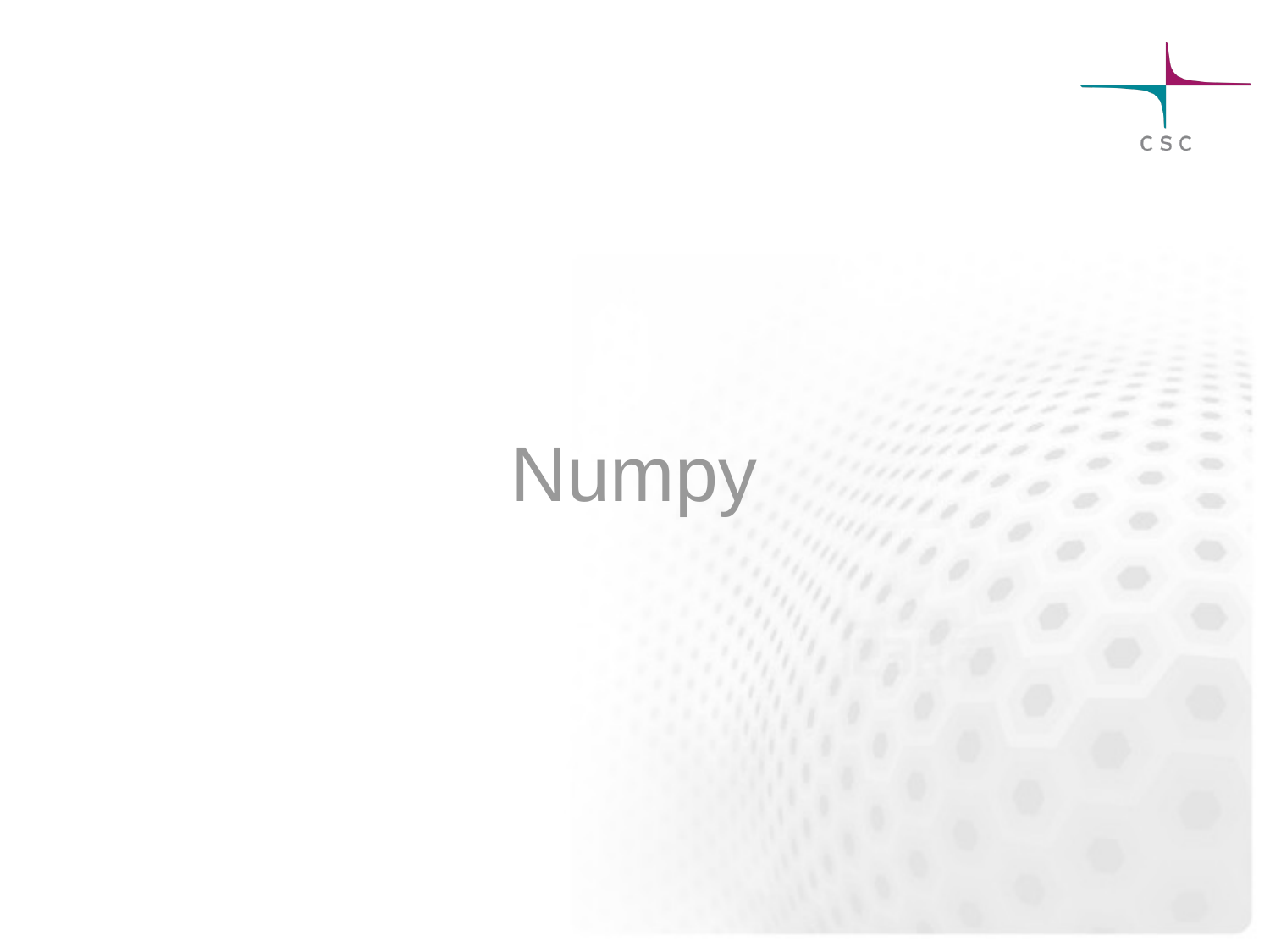# Numpy – fast array interface

- 
- Standard Python is not well suitable for numerical computations
	- lists are very flexible but also slow to process in numerical computations
- Numpy adds a new **array** data type
	- static, multidimensional
	- fast processing of arrays
	- some linear algebra, random numbers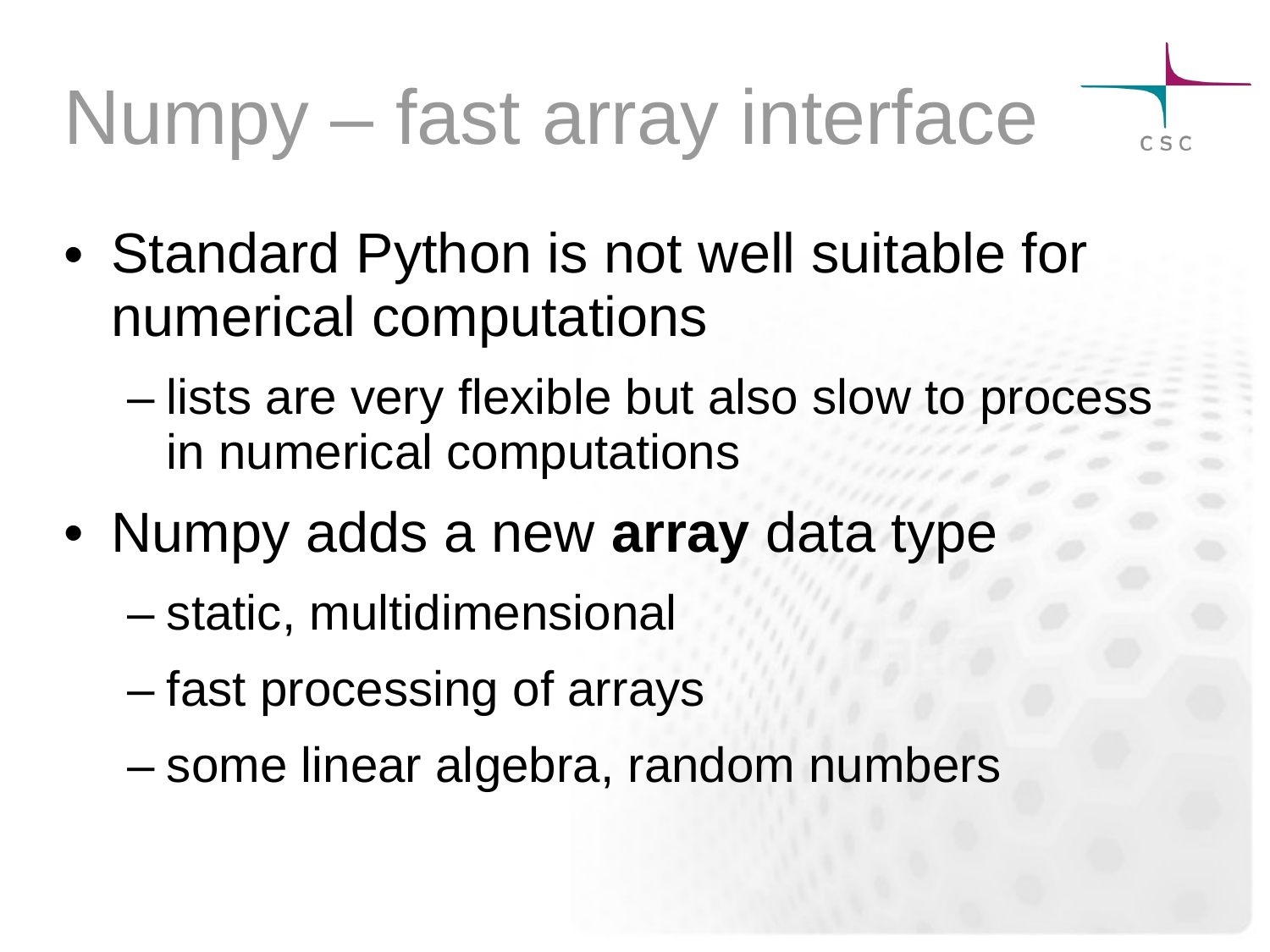#### Numpy arrays



- All elements of an array have the same type
- Array can have multiple dimensions
- The number of elements in the array is fixed, shape can be changed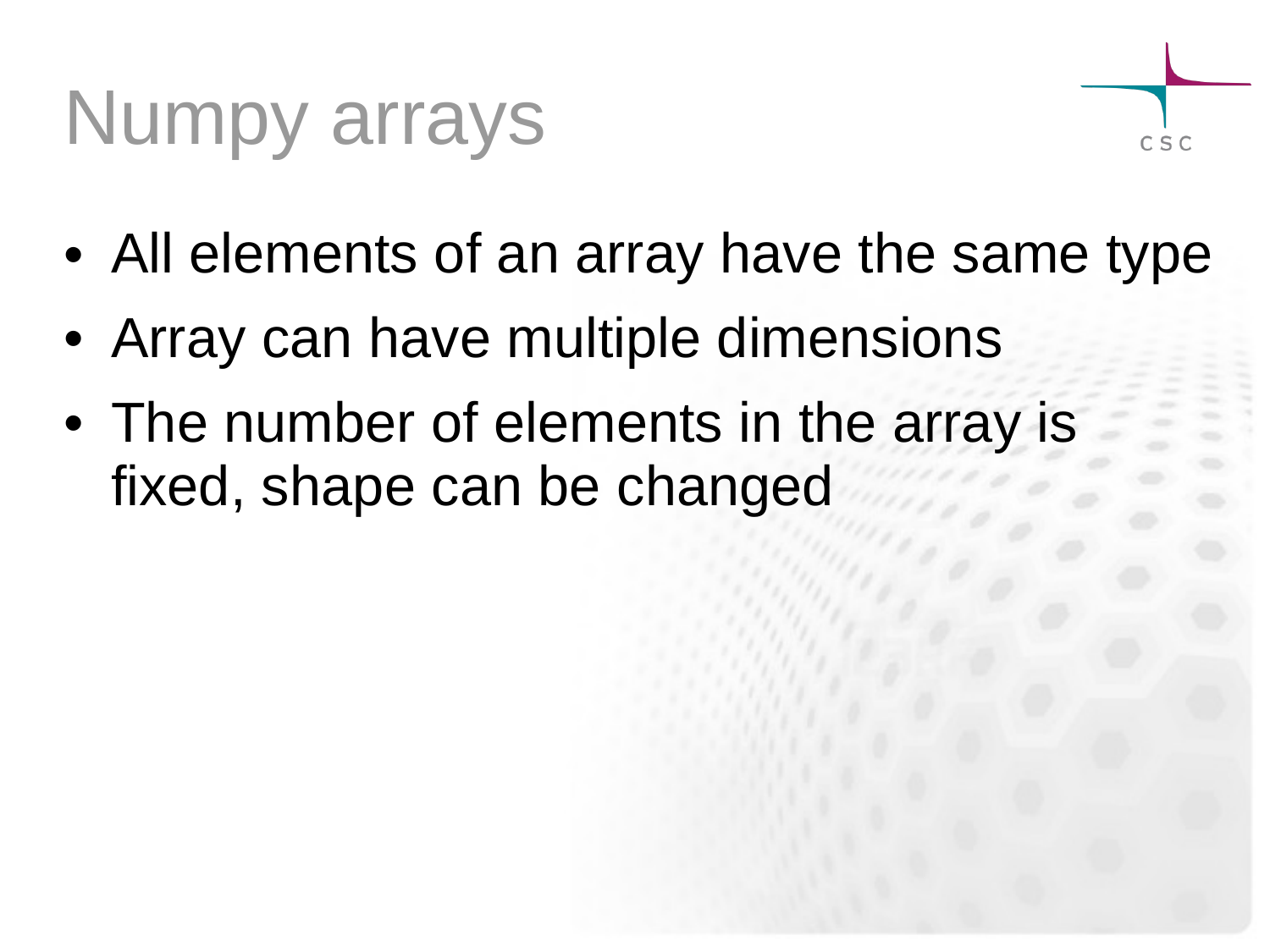### Creating numpy arrays

• From a list

```
>>> import numpy as np
\Rightarrow > a = np. array((1, 2, 3, 4), float)
>>> a
array([ 1., 2., 3., 4.])
>>> list1 = [[1, 2, 3], [4,5,6]]
>>> mat = np.array(list1, complex)
>>> mat
array([[ 1.+0.j, 2.+0.j, 3.+0.j],[4.+0.j, 5.+0.j, 6.+0.j]]>>> mat.shape
(2, 3)
>>> mat.size
6
```


CSC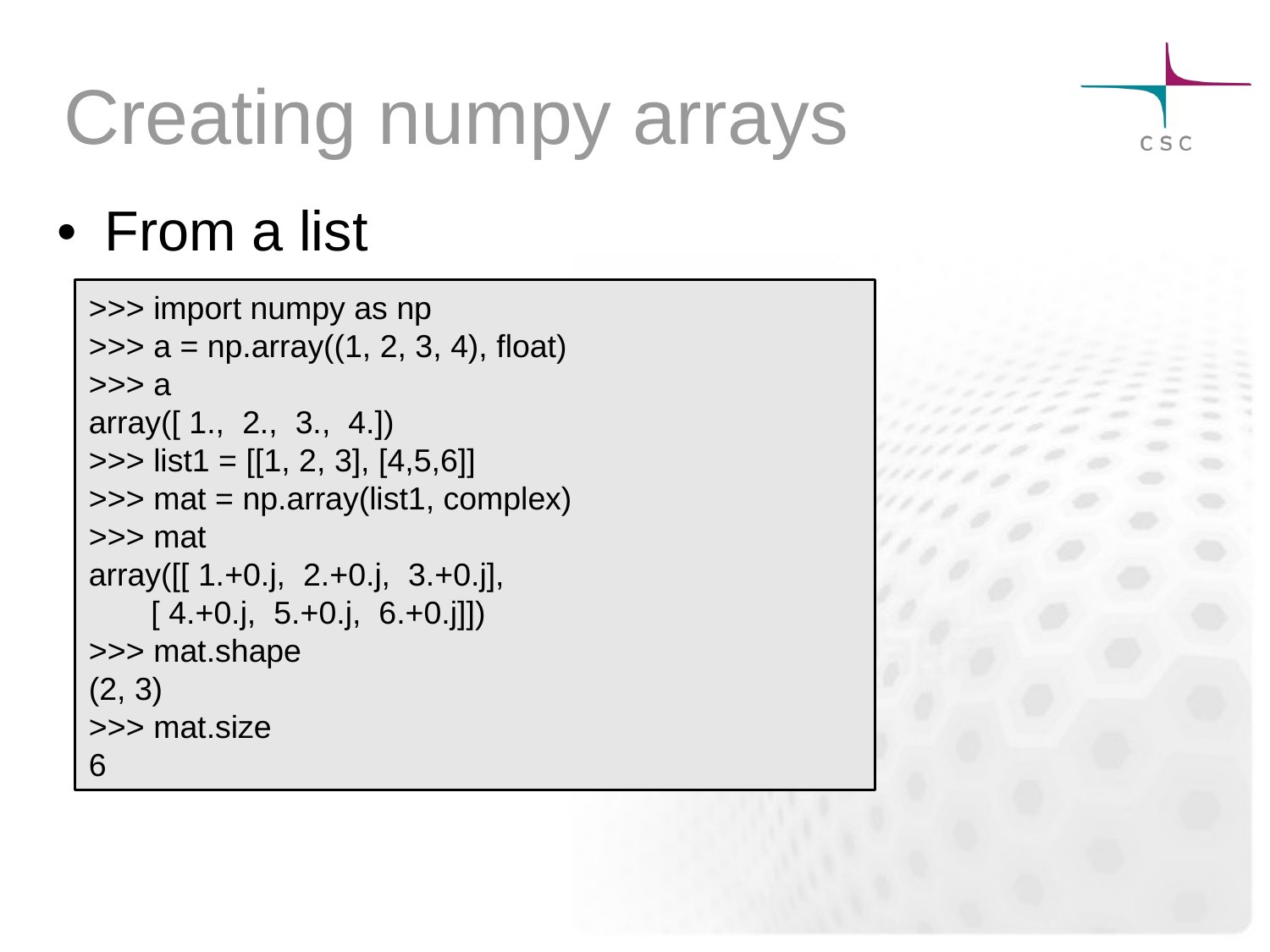#### Creating numpy arrays

CSC

• More ways for creating arrays

```
>>> import numpy as np
\gg a = np.arange(10)
>>> a
array([0, 1, 2, 3, 4, 5, 6, 7, 8, 9])
\gg b = np.linspace(-4.5, 4.5, 5)
>> h
array([-4.5 , -2.25, 0. , 2.25, 4.5 ])
\Rightarrow > \ge = np.zeros((4, 6), float)
>>> c.shape
(4, 6)
\Rightarrow d = np.ones((2, 4))
>>> d
array([[ 1., 1., 1., 1.],
     [1., 1., 1., 1.]]
```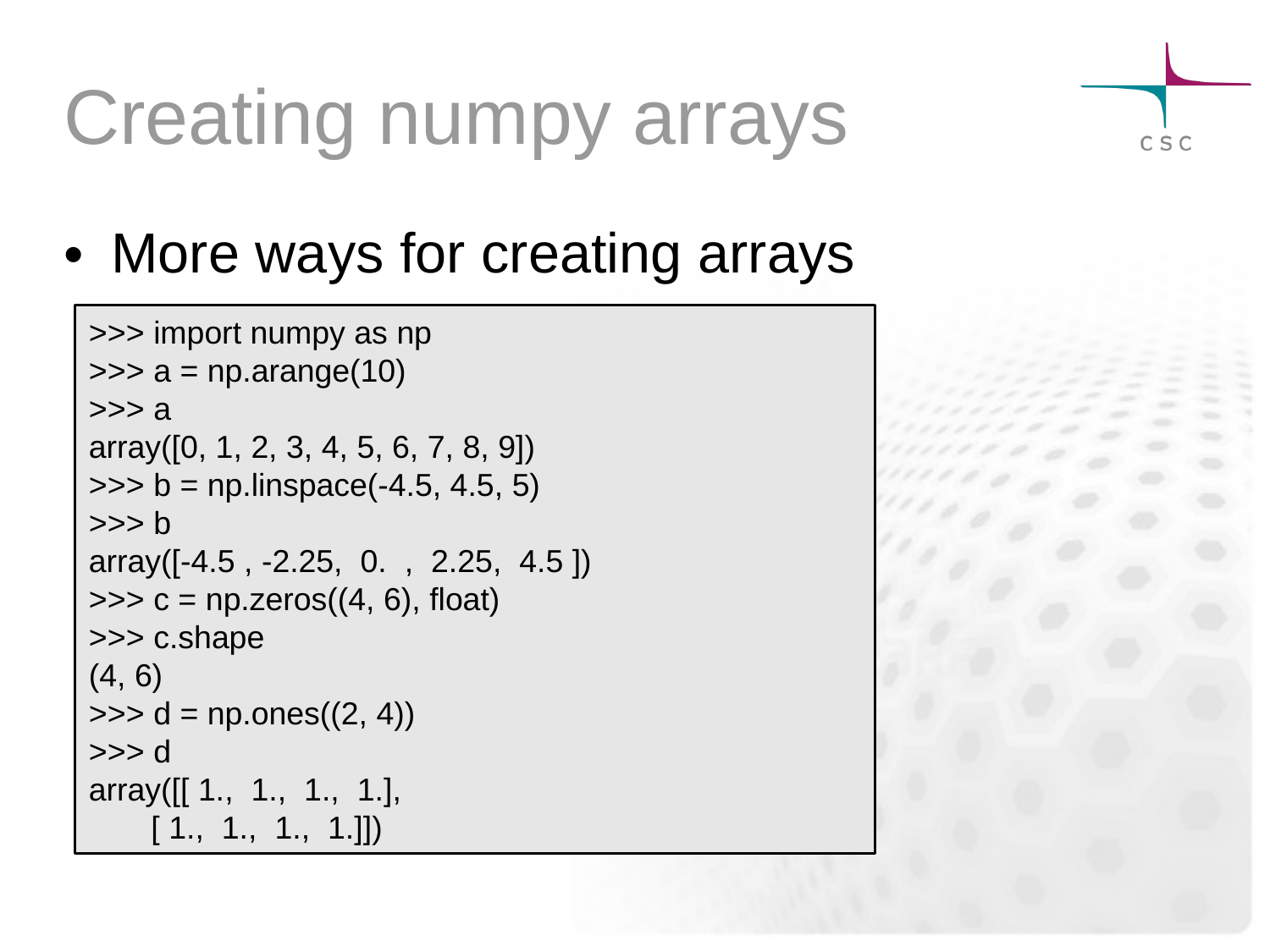

# Indexing and slicing arrays

#### • Simple indexing

```
\Rightarrow mat = np.array([[1, 2, 3], [4, 5, 6]])
>>> mat[0,2]
3
\gg mat[1,-2]
>>> 5
```
#### • Slicing is possible over all dimensions

```
\gg a = np.arange(10)
>>> a[1:7:2]
array([1, 3, 5])
\gg a = np.zeros((4, 4))
\gg a[1:3, 1:3] = 2.0
>> a
array([[0., 0., 0., 0.], [ 0., 2., 2., 0.],
     [ 0., 2., 2., 0.],
    [0., 0., 0., 0.]])
```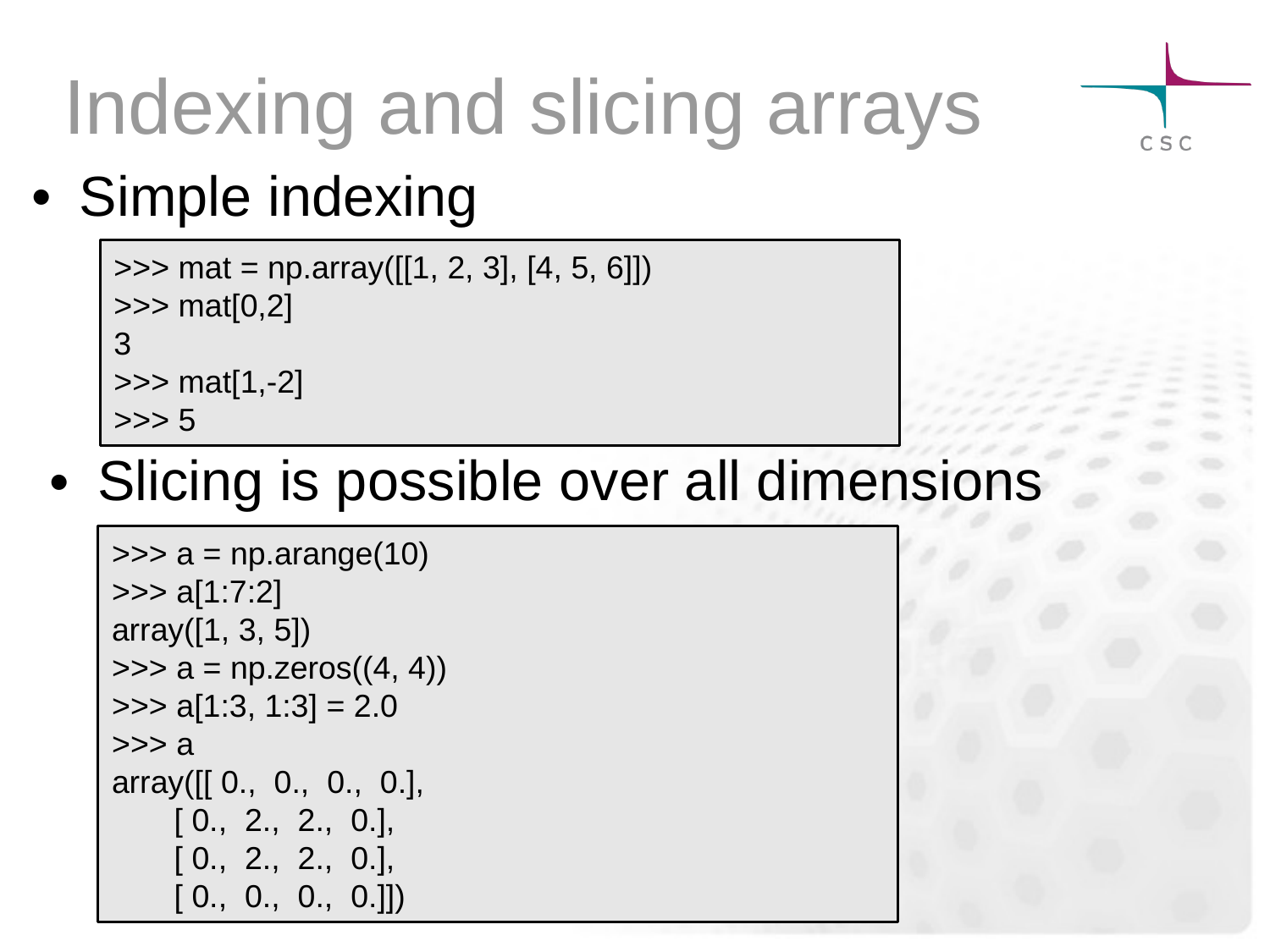# Views and copies of arrays

• Simple assignment creates references to arrays

 $C S C$ 

- Slicing creates "views" to the arrays
- Use copy() for real copying of arrays

```
a = np.arange(10)b = a # reference, changing values in b changes a
b = a \cdot copy() # true copy
c = a[1:4] # view, changing c changes elements [1:4] of a
c = a[1:4] . copy() # true copy of subarray
```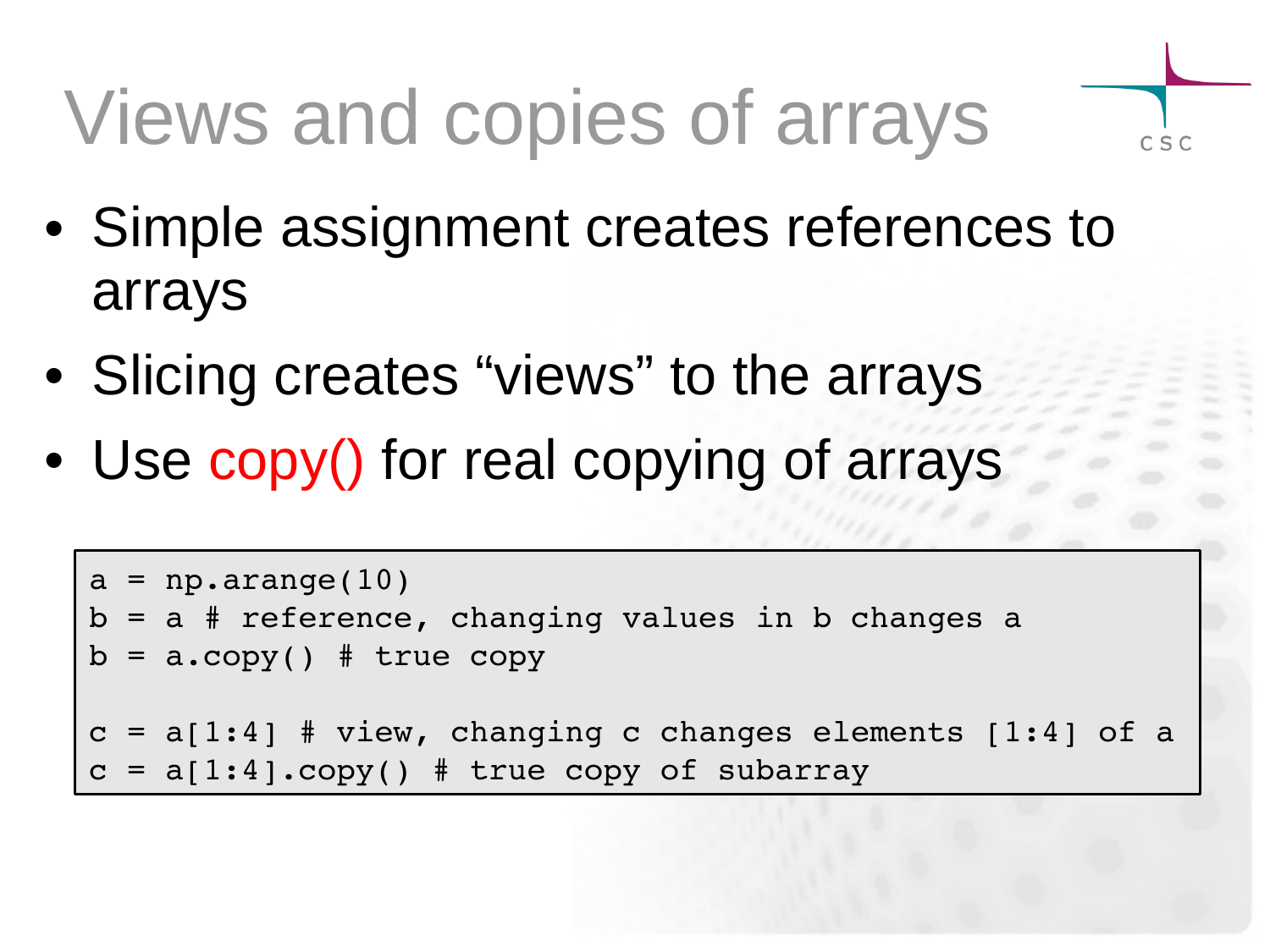# Array manipulation

• reshape: change the shape of array

```
\Rightarrow mat = np.array([[1, 2, 3], [4, 5, 6]])
>>> mat
array([[1, 2, 3],
      [4, 5, 6]])
>>> mat.reshape(3,2)
array([[1, 2],
      [3, 4],
      [5, 6]])
```
• ravel : flatten array to 1-d

>>> mat.ravel() array([1, 2, 3, 4, 5, 6]) CSC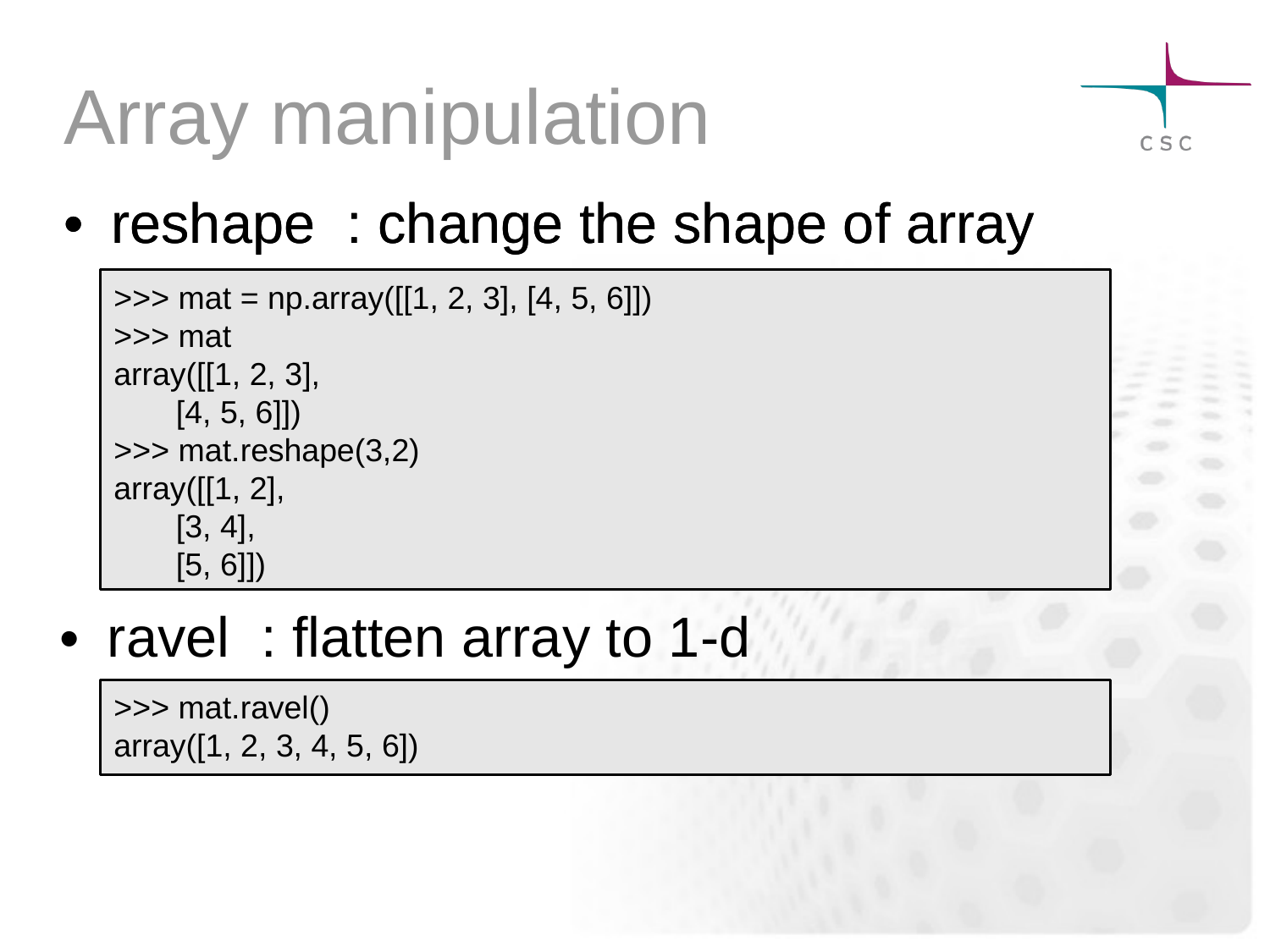# Array manipulation

#### • concatenate : join arrays together

CSC

```
\Rightarrow mat1 = np.array([[1, 2, 3], [4, 5, 6]])
>>> mat2 = np.array([[7, 8, 9], [10, 11, 12]])
>>> np.concatenate((mat1, mat2))
array([[ 1, 2, 3],
    [4, 5, 6],
     [ 7, 8, 9],
     [10, 11, 12]])
>>> np.concatenate((mat1, mat2), axis=1)
array([[ 1, 2, 3, 7, 8, 9],
     [ 4, 5, 6, 10, 11, 12]])
```
#### • split : split array to N pieces

```
>>> np.split(mat1, 3, axis=1)
[array([[1],
     [4]]), array([2],
      [5]]), array([[3],
      [6]])]
```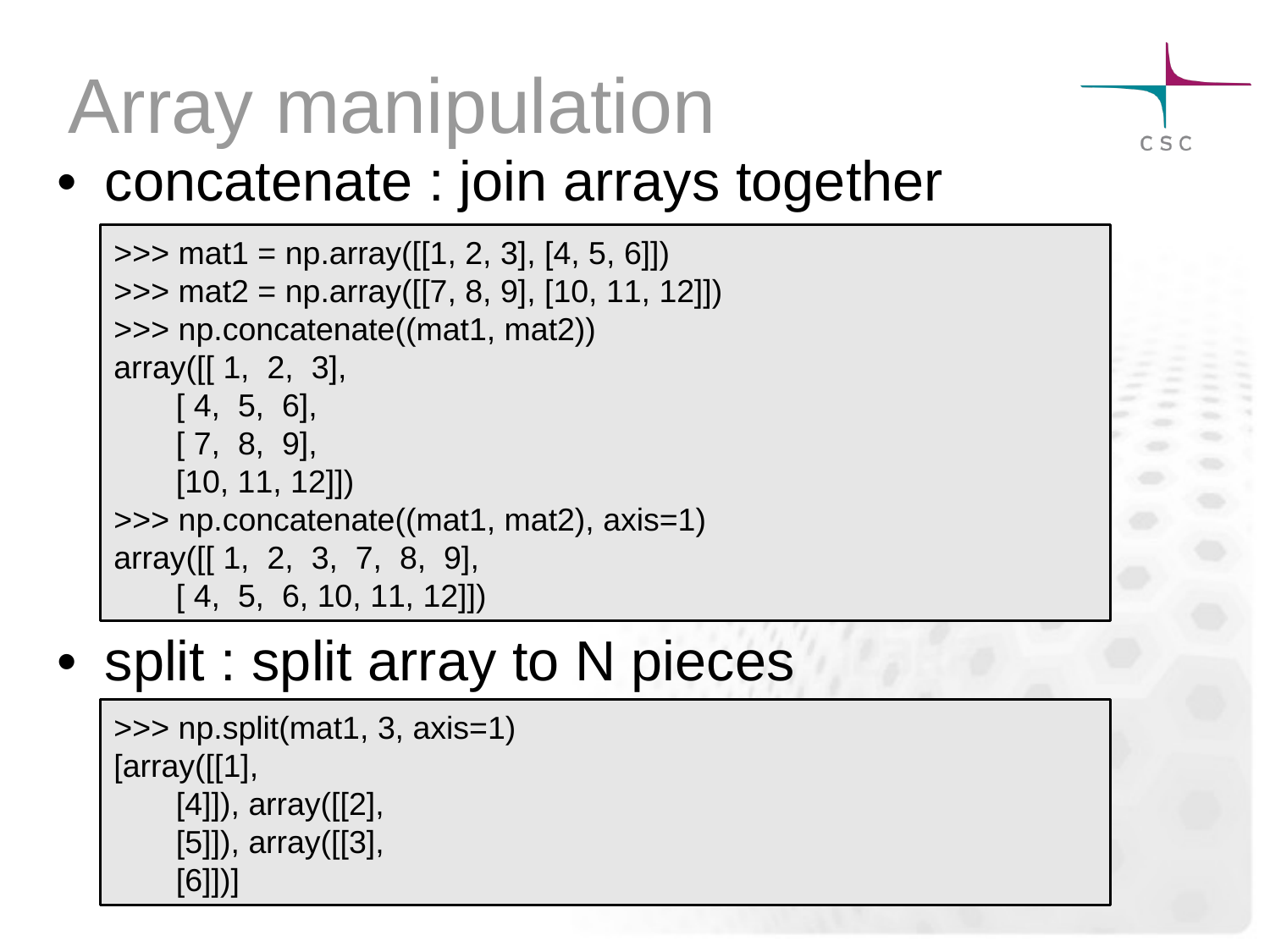#### Array operations



• Most operations for numpy arrays are done element-wise

 $-$  +, -, \*, /, \*\*

```
>>> a = np.array([1.0, 2.0, 3.0])
>> b = 2.0
>>> a * b
array([ 2., 4., 6.]\gg a + b
array([ 3., 4., 5.]>> a * a
array([ 1., 4., 9.]
```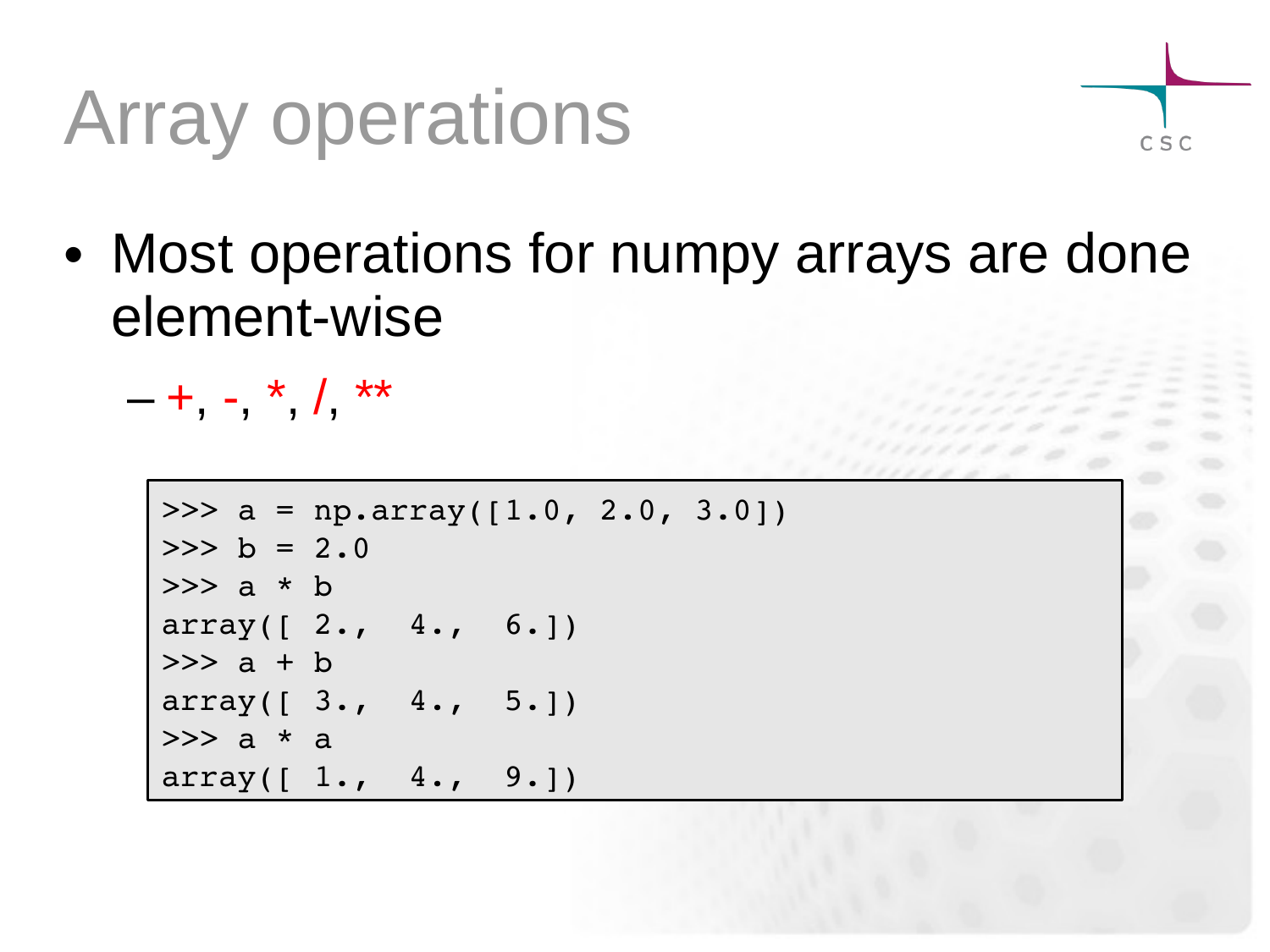## Array operations

- $C S C$
- Numpy has special functions which can work with array arguments
	- sin, cos, exp, sqrt, log, ...

```
>>> import numpy, math
\gg a = numpy.linspace(-pi, pi, 8)
>>> a
array([-3.14159265, -2.24399475, -1.34639685, -0.44879895,
       0.44879895, 1.34639685, 2.24399475, 3.14159265])
\gg math.sin(a)
Traceback (most recent call last):
 File "<stdin>", line 1, in ?
TypeError: only length-1 arrays can be converted to Python scalars
>>> numpy.sin(a)
array([ -1.22464680e-16, -7.81831482e-01, -9.74927912e-01,
       -4.33883739e-01, 4.33883739e-01, 9.74927912e-01,
       7.81831482e-01, 1.22464680e-16])
```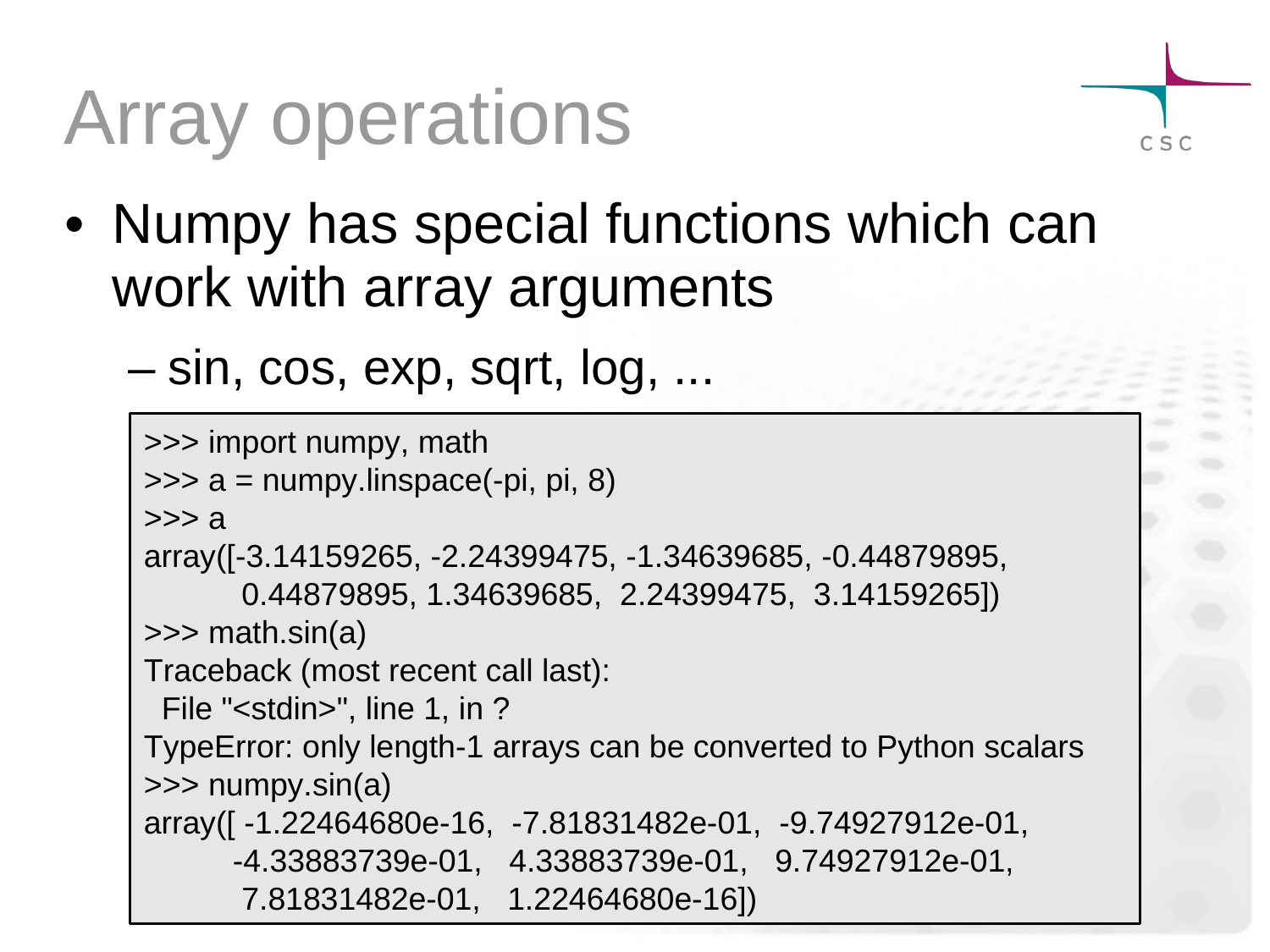#### Vectorized operations

- for loops in Python are slow
- Use "vectorized" operations when possible

 $C S C$ 

• Example: difference

```
arr = np.arange(1000)dif = np{\text{.}zeros(999, int)}for i in range(1, len(arr)):
    dif[i-1] = arr[i] - arr[i-1]
```
#### vs.

```
arr = np.arange(1000)
```

```
dif = arr[1:] - arr[-1]
```
– for loop is ~80 times slower!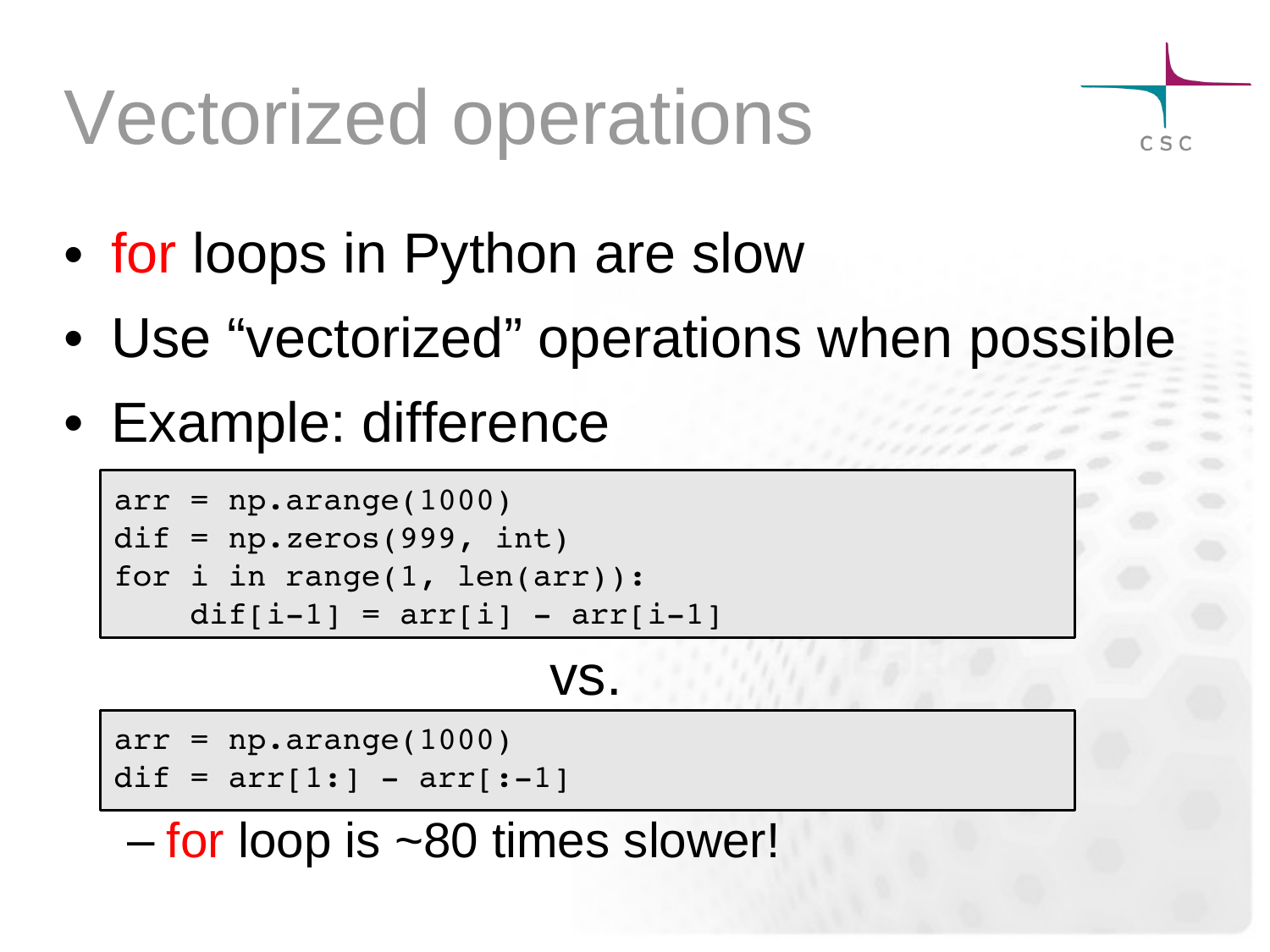#### Broadcasting



• If array shapes are different, the smaller array may be broadcasted into a larger shape

```
>>> from numpy import array 
>>> a = array([[1,2],[3,4],[5,6]], float)
\gg a
array([ 1., 2.][3., 4.][ 5., 6.]>>> b = array([7, 11]], false float)
>>> b
array([ 7.7.1.1] )>>> a * b
array([ 7.7 22.]\begin{bmatrix} 21 \\ 44 \end{bmatrix}[ 35., 66.]]
```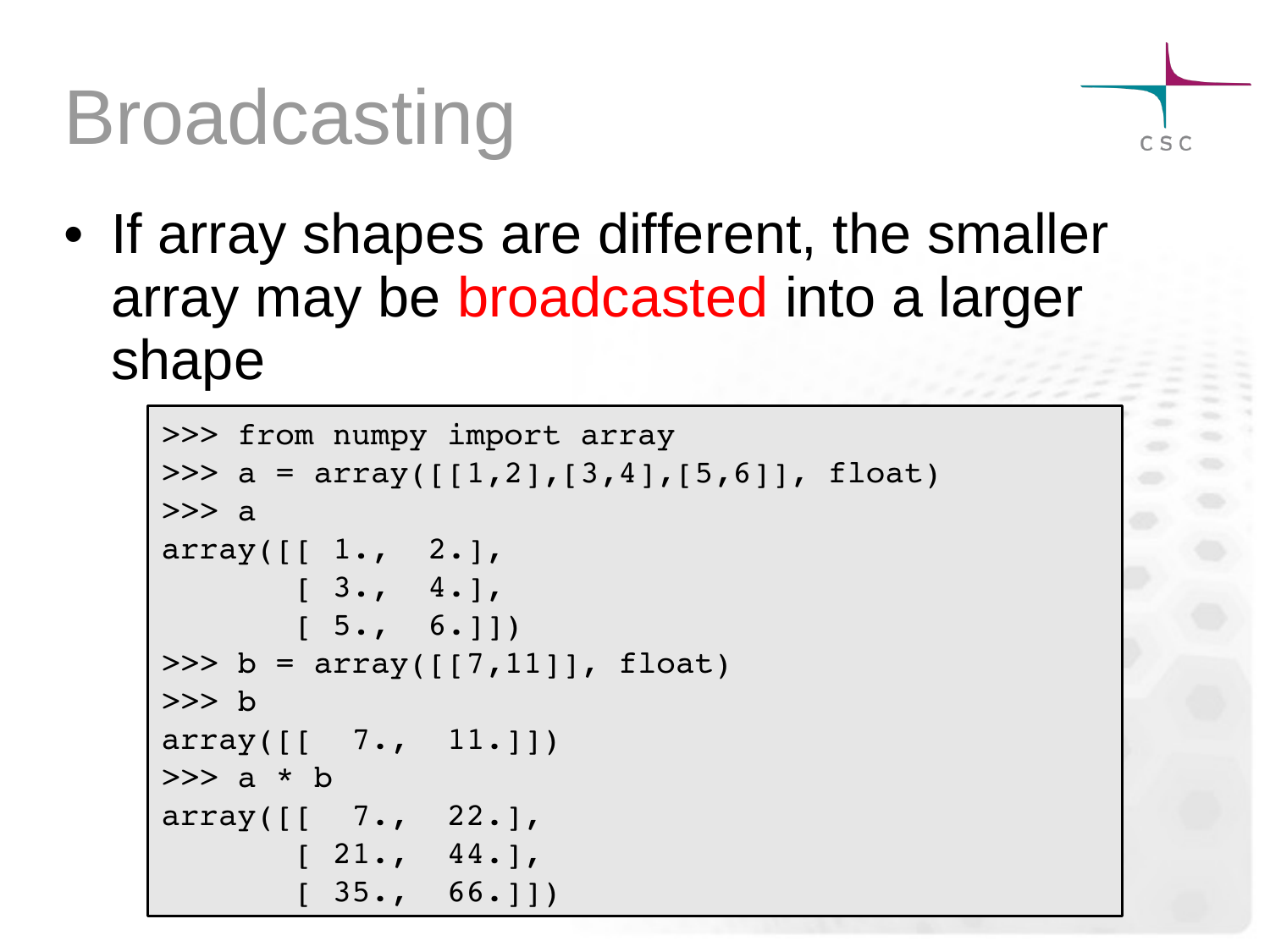# Advanced indexing

• Numpy arrays can be indexed also with other arrays (integer or boolean)

 $C S C$ 

```
>>> x = np.arange(10, 1, -1)>>> x
array([10, 9, 8, 7, 6, 5, 4, 3, 2])>>> x[np.array([3, 3, 1, 8])]
array([7, 7, 9, 2])
```
• Boolean "mask" arrays

```
>> m = x > 7
>>> m
array([ True, True, True, False, False, ...
>>> x[m]
array([10, 9, 8])
```
• Advanced indexing creates copies of arrays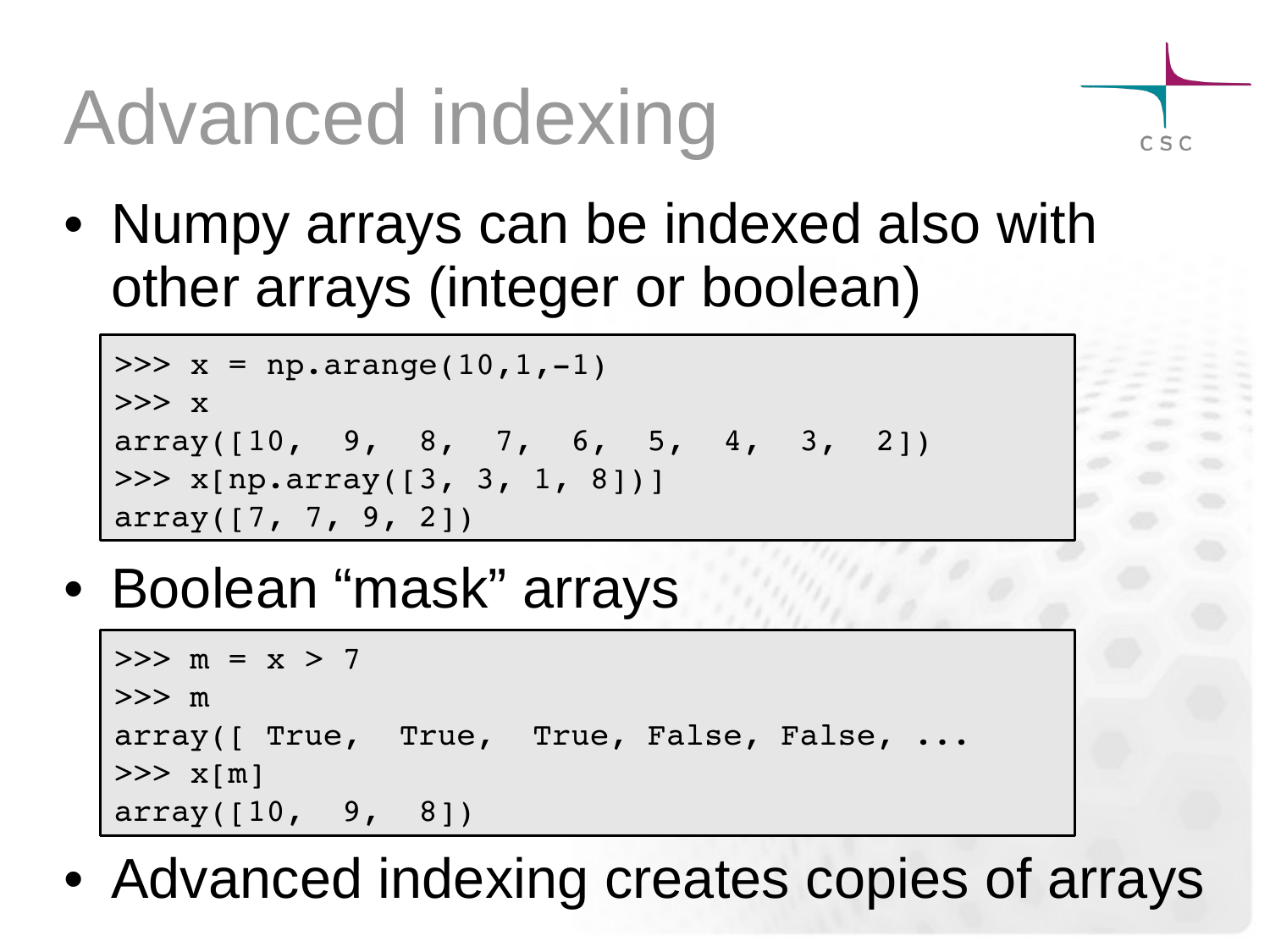#### Masked arrays



- Sometimes datasets contain invalid data (faulty measurement, problem in simulation)
- Masked arrays provide a way to perform array operations neglecting invalid data
- Masked array support is provided by numpy.ma module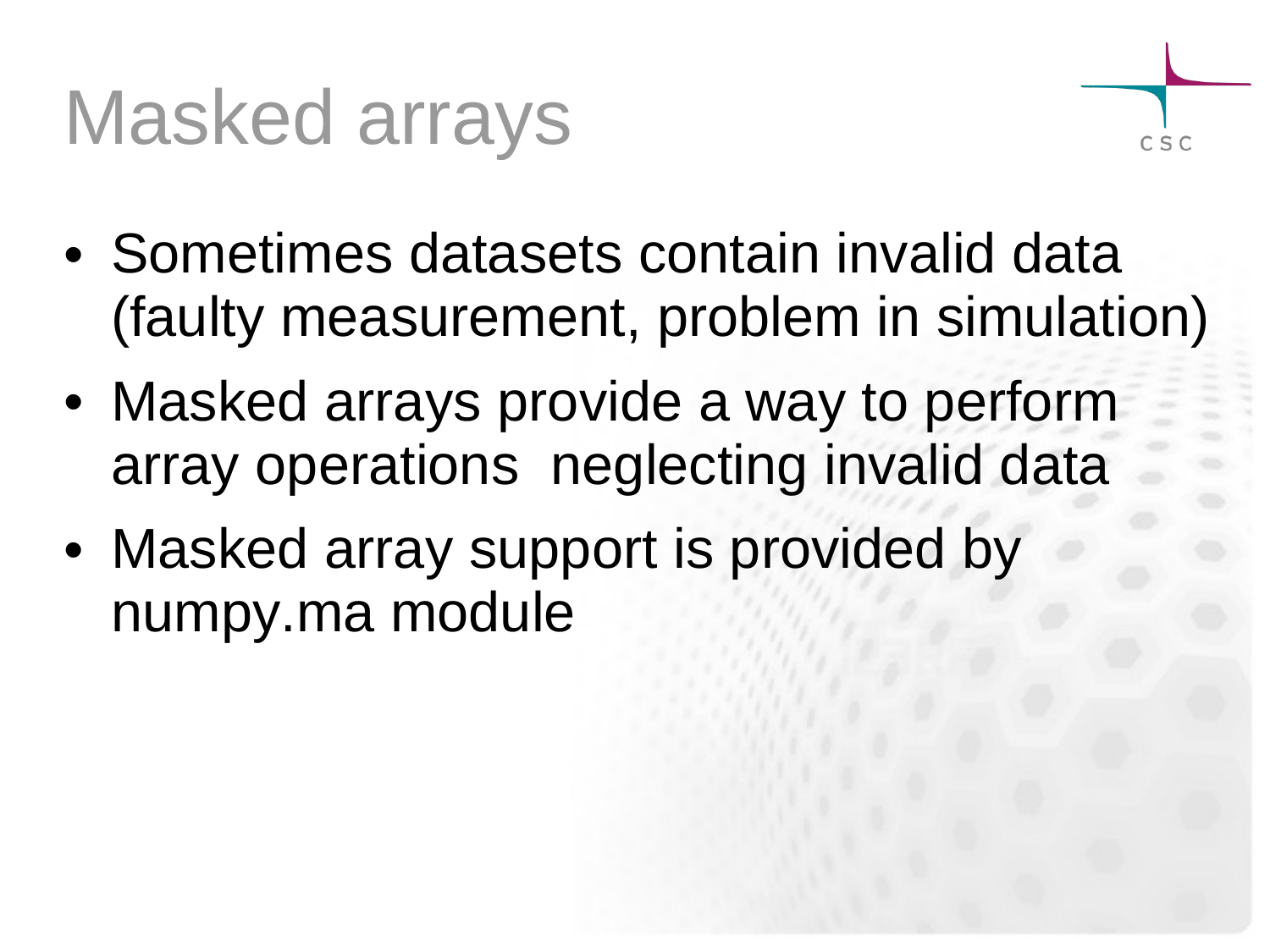#### Masked arrays

• Masked arrays can be created by combining a regular numpy array and a boolean mask

CSC

```
>>> import numpy.ma as ma
\gg x = np.array([1, 2, 3, -1, 5])
>> m = x < 0
>>> mx = ma.masked array(x, mask=m)>>> mx
masked array(data = [1 2 3 -- 5],             mask = [False False False True False],
       fill value = 999999)\gg x.mean()
2.0
\gg mx.mean()
2.75
```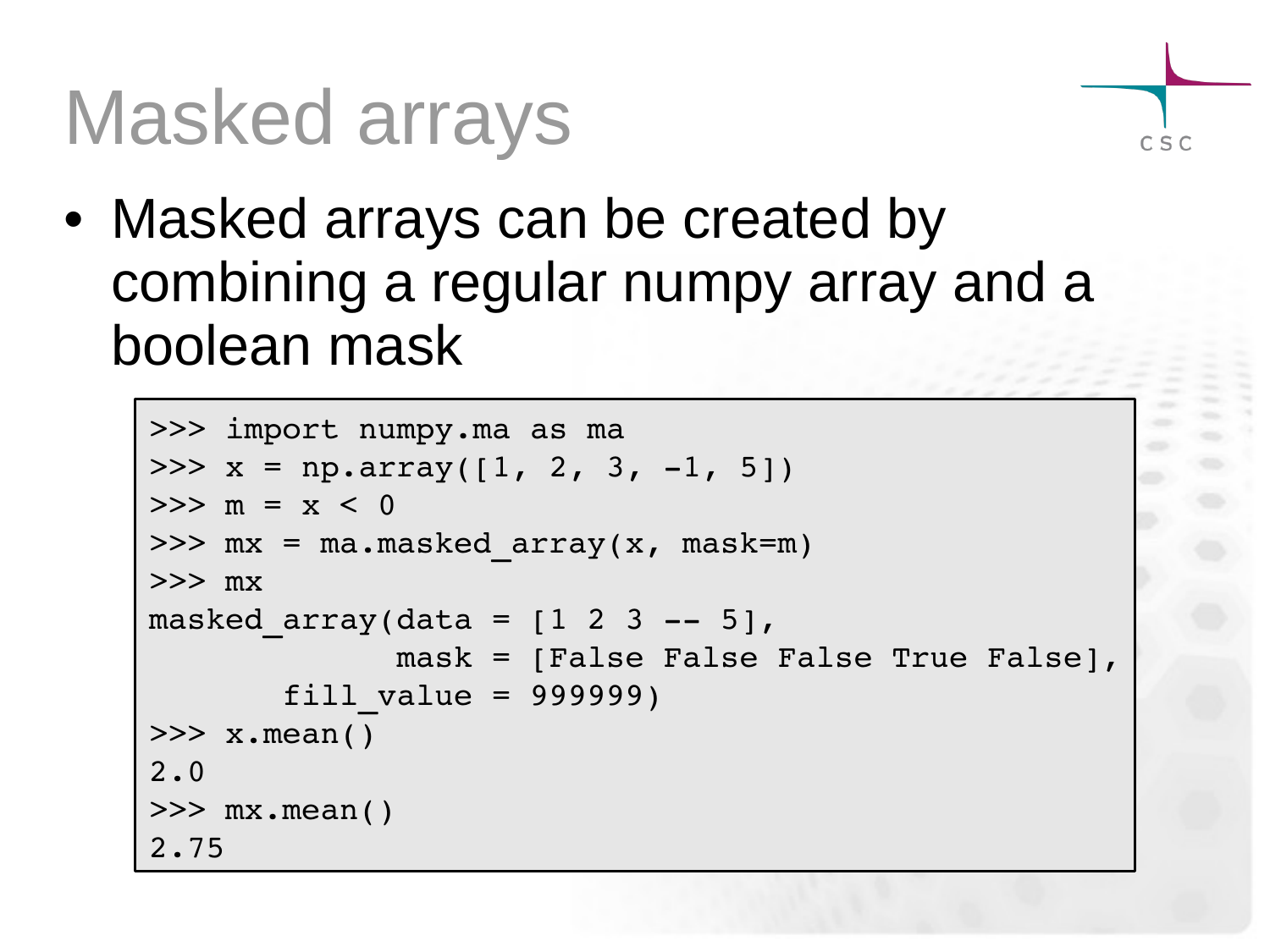# I/O with Numpy

- $C S C$
- Numpy provides functions for reading data from file and for writing data into the files
- Simple text files
	- numpy.loadtxt
	- numpy.savetxt
	- Data in regular column layout
	- Can deal with comments and different column delimiters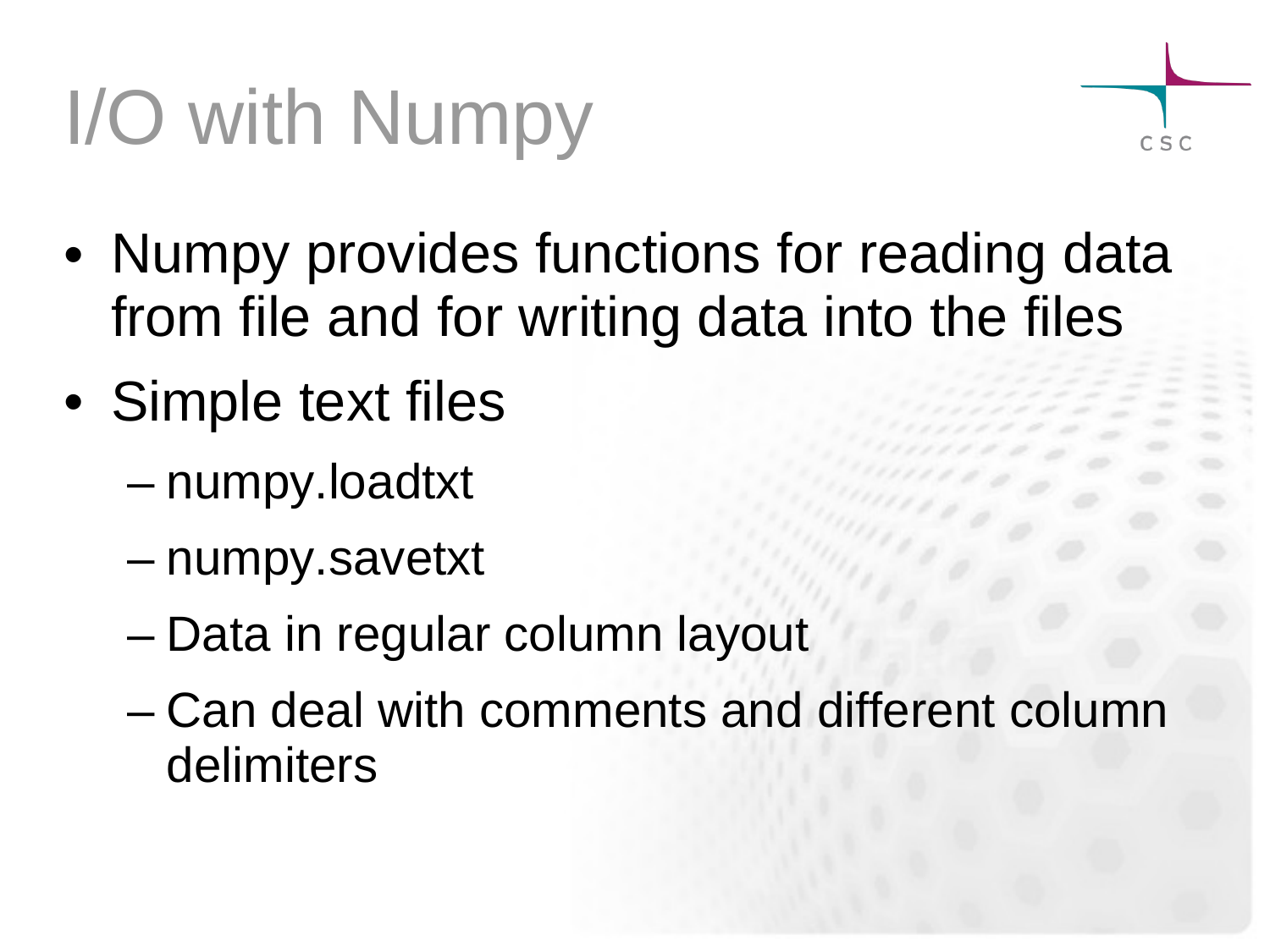#### Random numbers

• The module numpy.random provides several functions for constructing random arrays

 $C S C$ 

- random: uniform random numbers
- normal: normal distribution
- poisson: Poisson distribution

```
>>> import numpy.random as rnd
\gg rnd.random((2,2))array([[ 0.02909142, 0.90848 ],
     [ 0.9471314 , 0.31424393]])
>>> rnd.poisson(size=(2,2))
```
– ...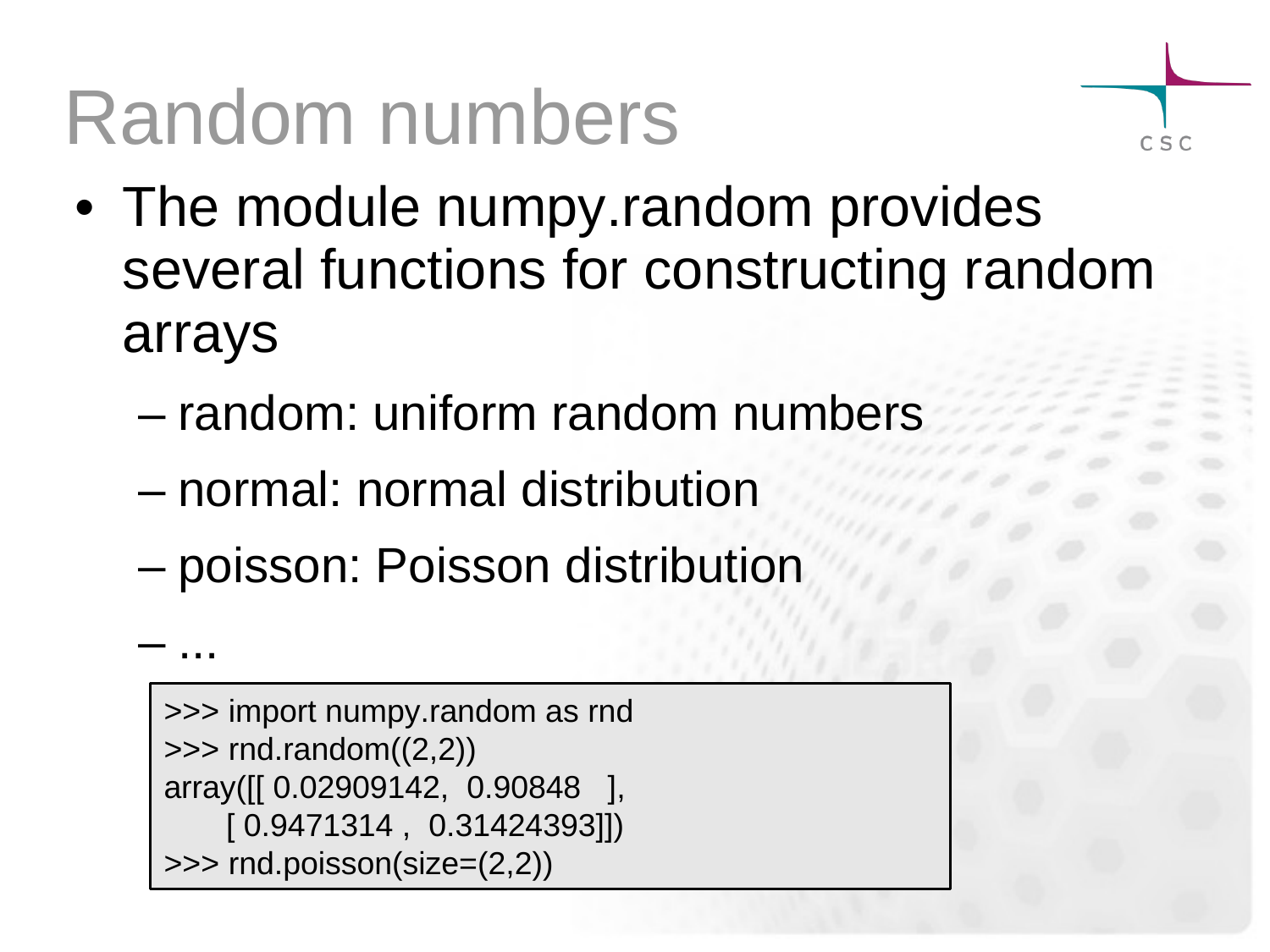# Polynomials

• ...

- Polynomial is defined by array of coefficients p  $p(x, N) = p[0] x^{N-1} + p[1] x^{N-2} + ... + p[N-1]$
- Least square fitting: numpy.polyfit
- Evaluating polynomials: numpy.polyval
- Roots of polynomial: numpy.roots

```
\gg \times = np.linspace(-4, 4, 7)
\Rightarrow y = x**2 + rnd.random(x.shape)
>>>
\Rightarrow \Rightarrow p = np.polyfit(x, y, 2)>>> p
array([ 0.96869003, -0.01157275, 0.69352514])
```
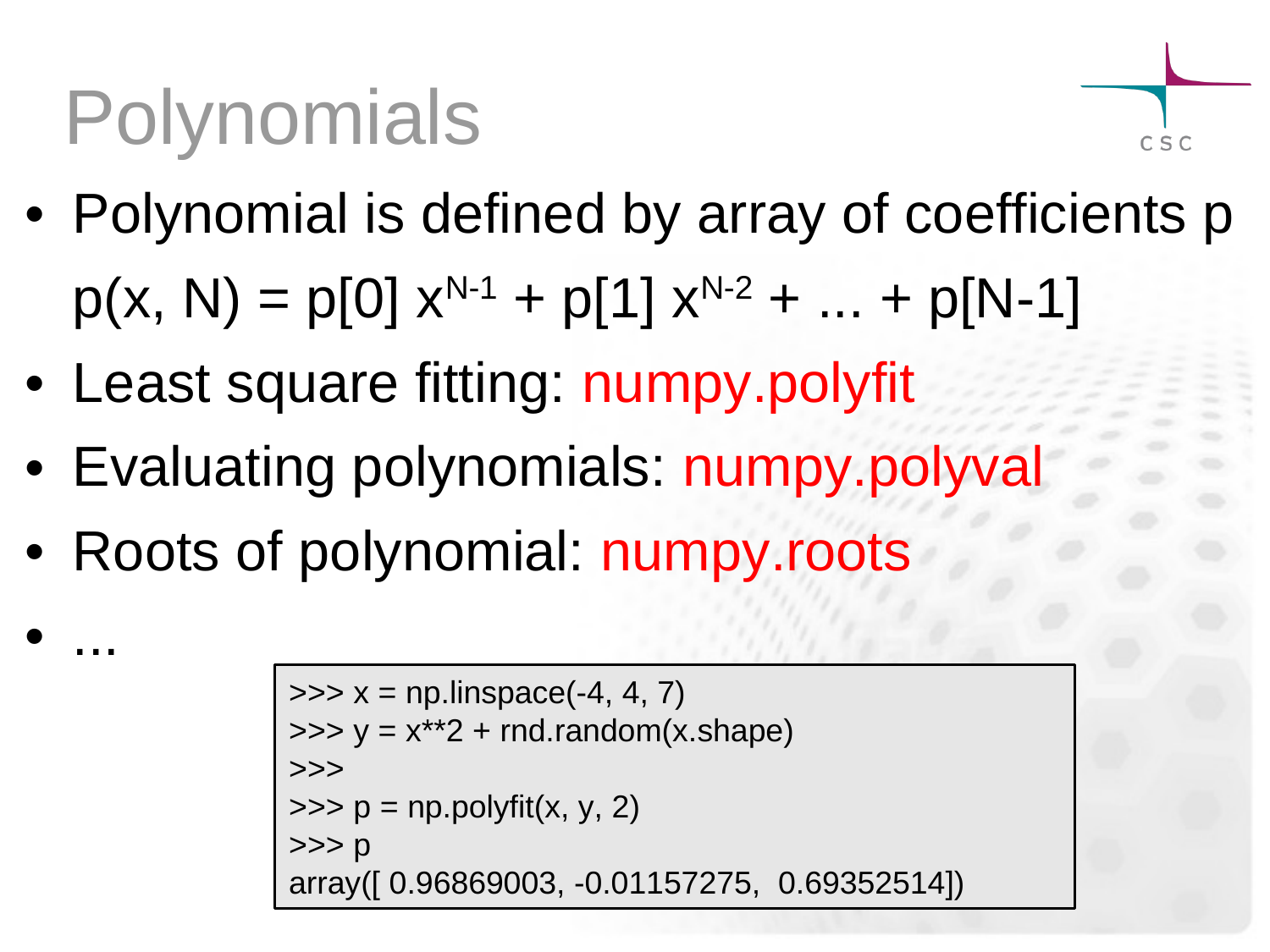# Linear algebra

- Numpy can calculate matrix and vector products efficiently
	- dot, vdot, ...
- Eigenproblems

– linalg.eig, linalg.eigvals, …

- Linear systems and matrix inversion
	- linalg.solve, linalg.inv

```
\Rightarrow A = np.array(((2, 1), (1, 3)))
\Rightarrow B = np.array(((-2, 4.2), (4.2, 6)))
\gg > \subset = np.dot(A, B)
\gg b = np.array((1, 2))
\Rightarrow >>> np.linalg.solve(C, b) # solve C x = barray([ 0.04453441, 0.06882591])
```
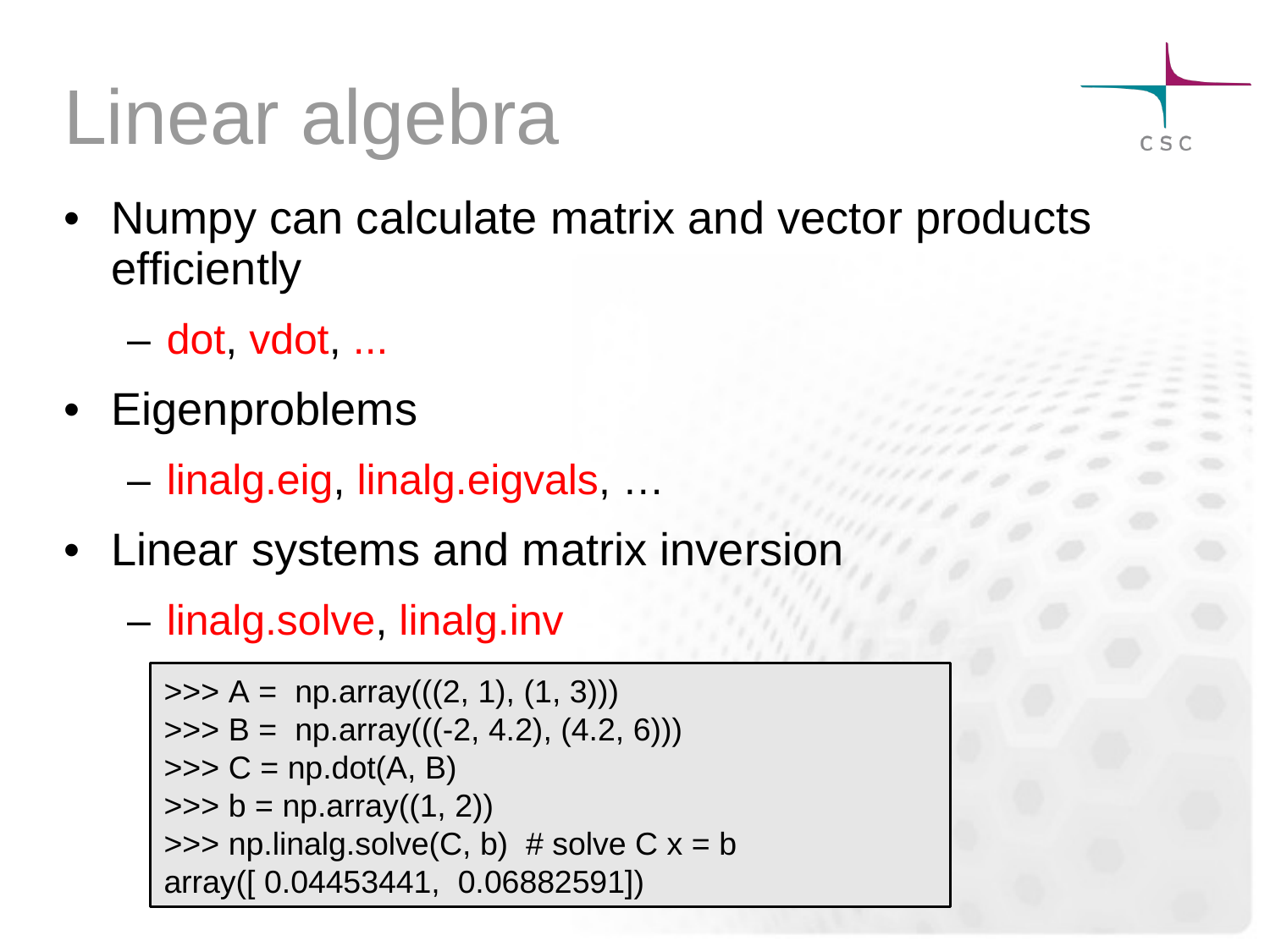# Numpy performance

CSC

- Matrix multiplication
	- $-C = A * B$
	- matrix dimension 200
	- pure python: 5.30 s
	- naive C: 0.09 s
	- numpy.dot: 0.01 s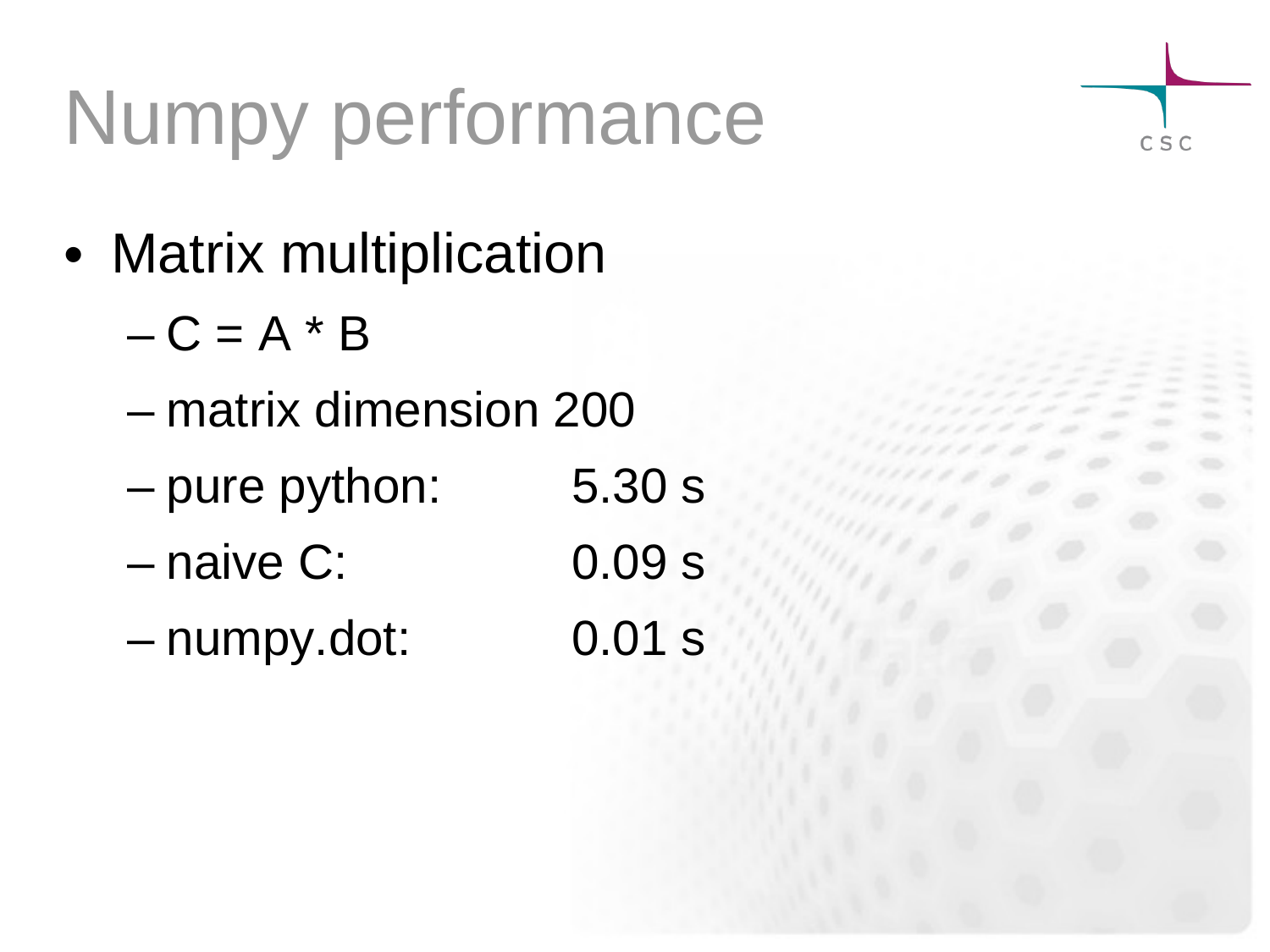## **Summary**



- Numpy provides a static array data structure
- Multidimensional arrays
- Fast mathematical operations for arrays
- Arrays can be broadcasted into same shapes
- Tools for linear algebra and random numbers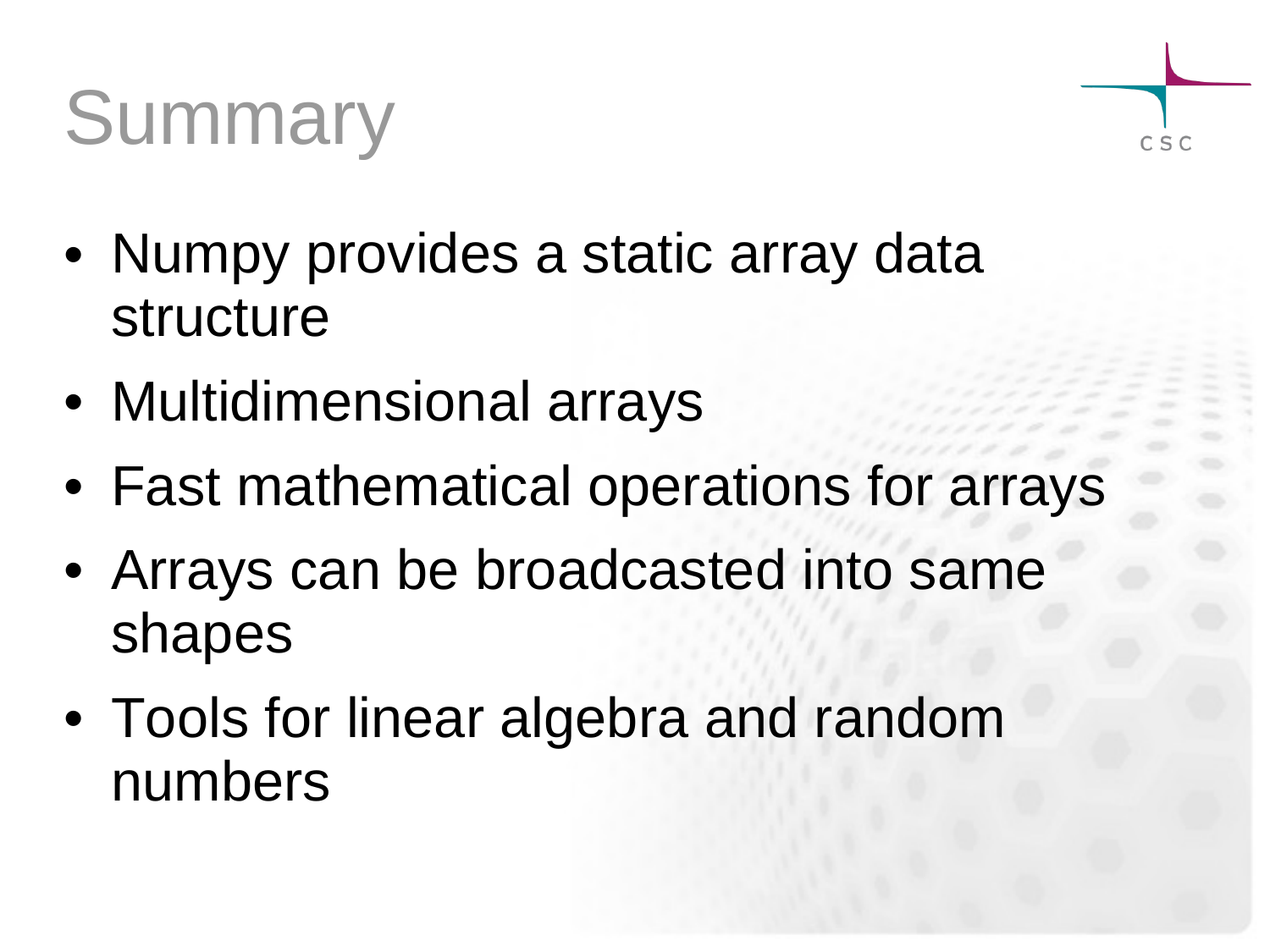#### Parallel programming with Python using mpi4py

 $C S C$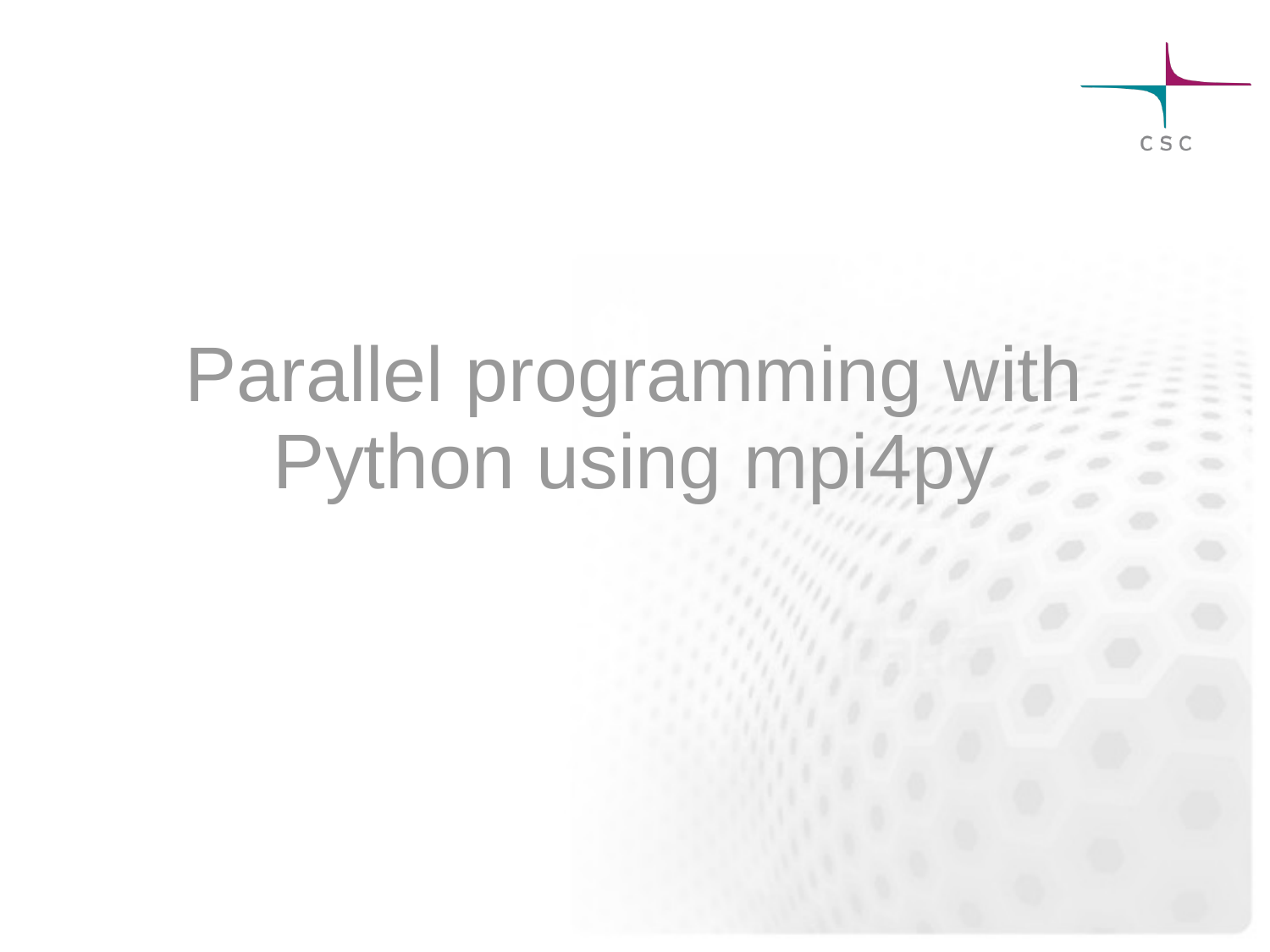#### **Outline**



- Brief introduction to message passing interface (MPI)
- Python interface to MPI mpi4py
- Performance considerations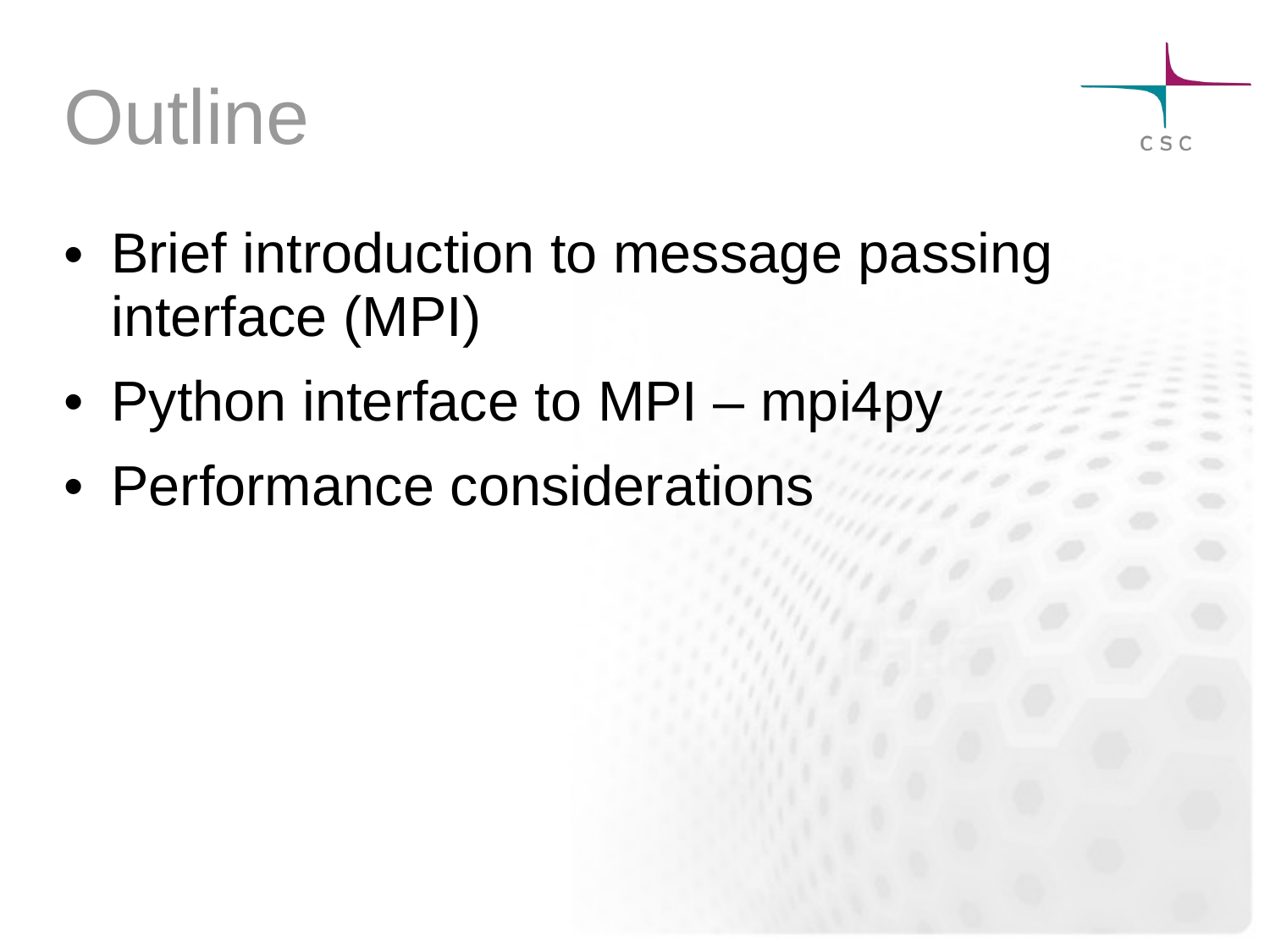### Message passing interface

• MPI is an application programming interface (API) for communication between separate processes

 $C S C$ 

- The most widely used approach for distributed parallel computing
- MPI programs are portable and scalable
	- the same program can run on different types of computers, from PC's to supercomputers
- MPI is flexible and comprehensive
	- large (over 120 procedures)
	- concise (often only 6 procedures are needed)
- MPI standard defines C and Fortran interfaces
- **mpi4py** provides (an unofficial) Python interface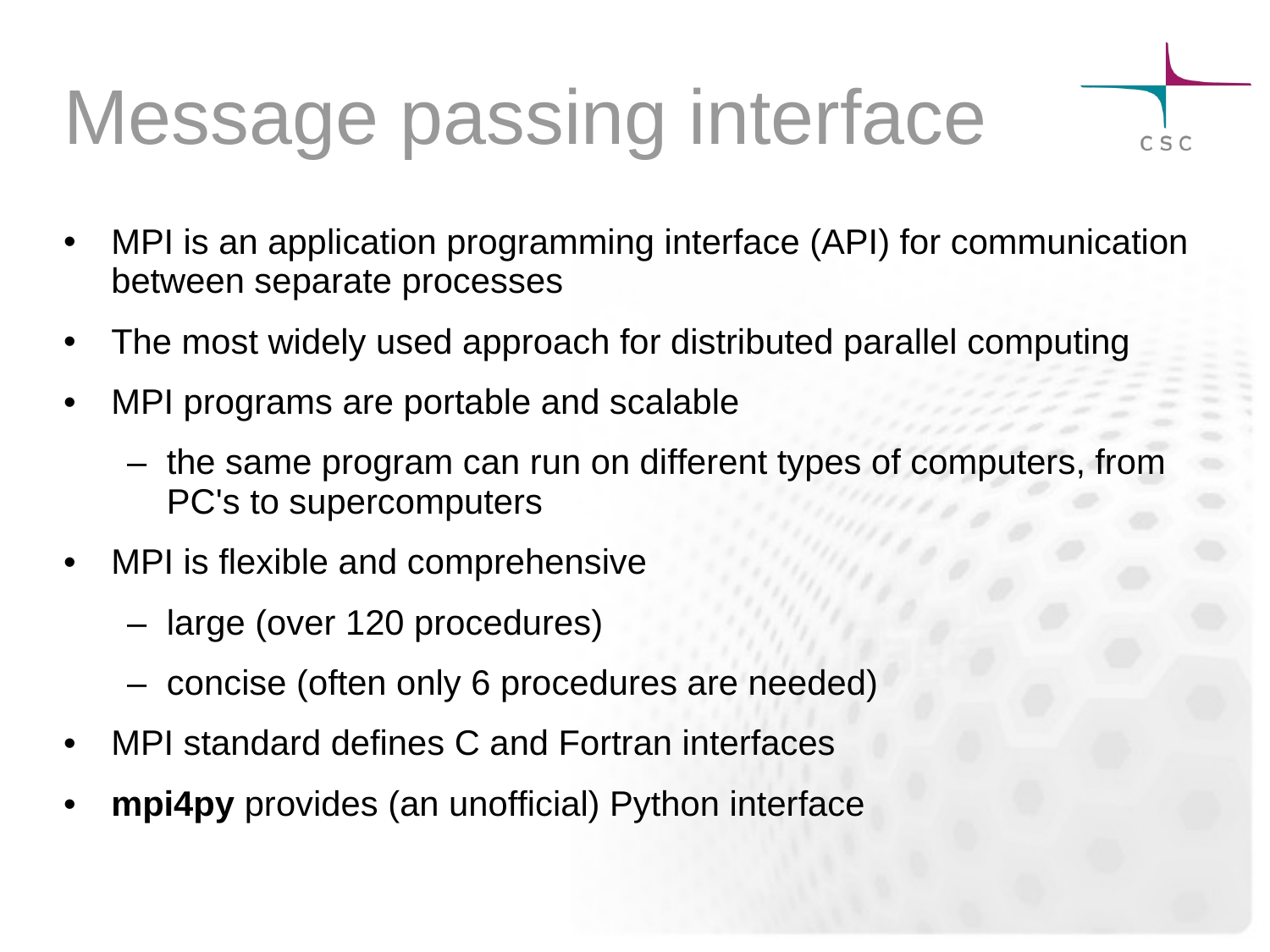# Execution model in MPI

• Parallel program is launched as set of **independent, identical processes**



CSC

- All the processes contain the same program code and instructions
- Processes can reside in different nodes or even in different computers
- The way to launch parallel program is implementation dependent – mpirun, mpiexec, aprun, poe, ...
- When using Python, one launches N Python interpreters
	- mpirun -np 32 python parallel script.py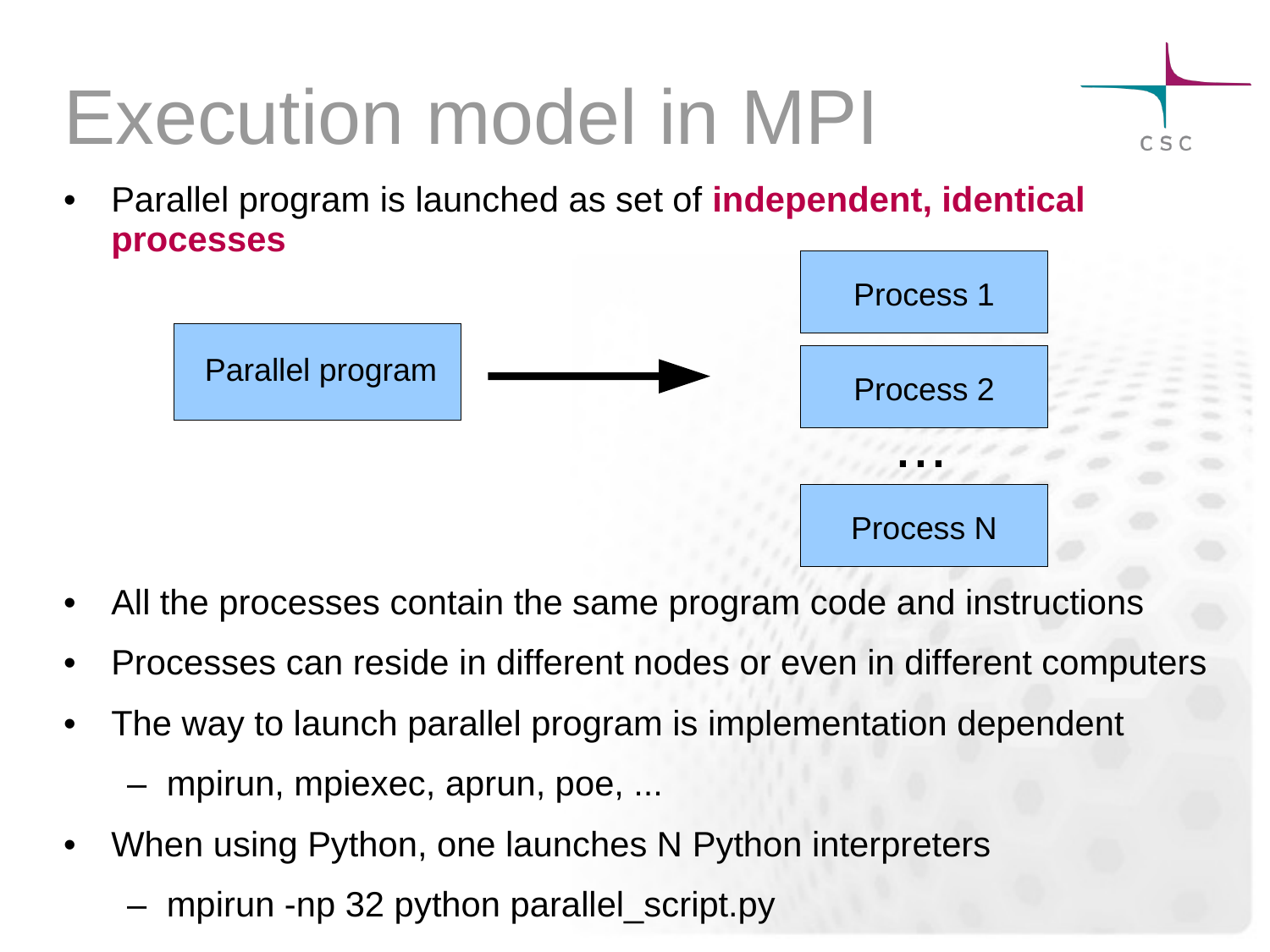### MPI Concepts

- rank: id number given to process
	- it is possible to query for rank
	- processes can perform different tasks based on their rank
- Communicator: group containing process
	- in mpi4py the basic object whose methods are called
	- **MPI\_COMM\_WORLD** contains all the process (MPI.COMM\_WORLD in mpi4py)

```
...
if ( rank == 0 )
 …
if ( rank == 1)
 …
...
```

$$
\overline{\bigg\vert_{csc}}
$$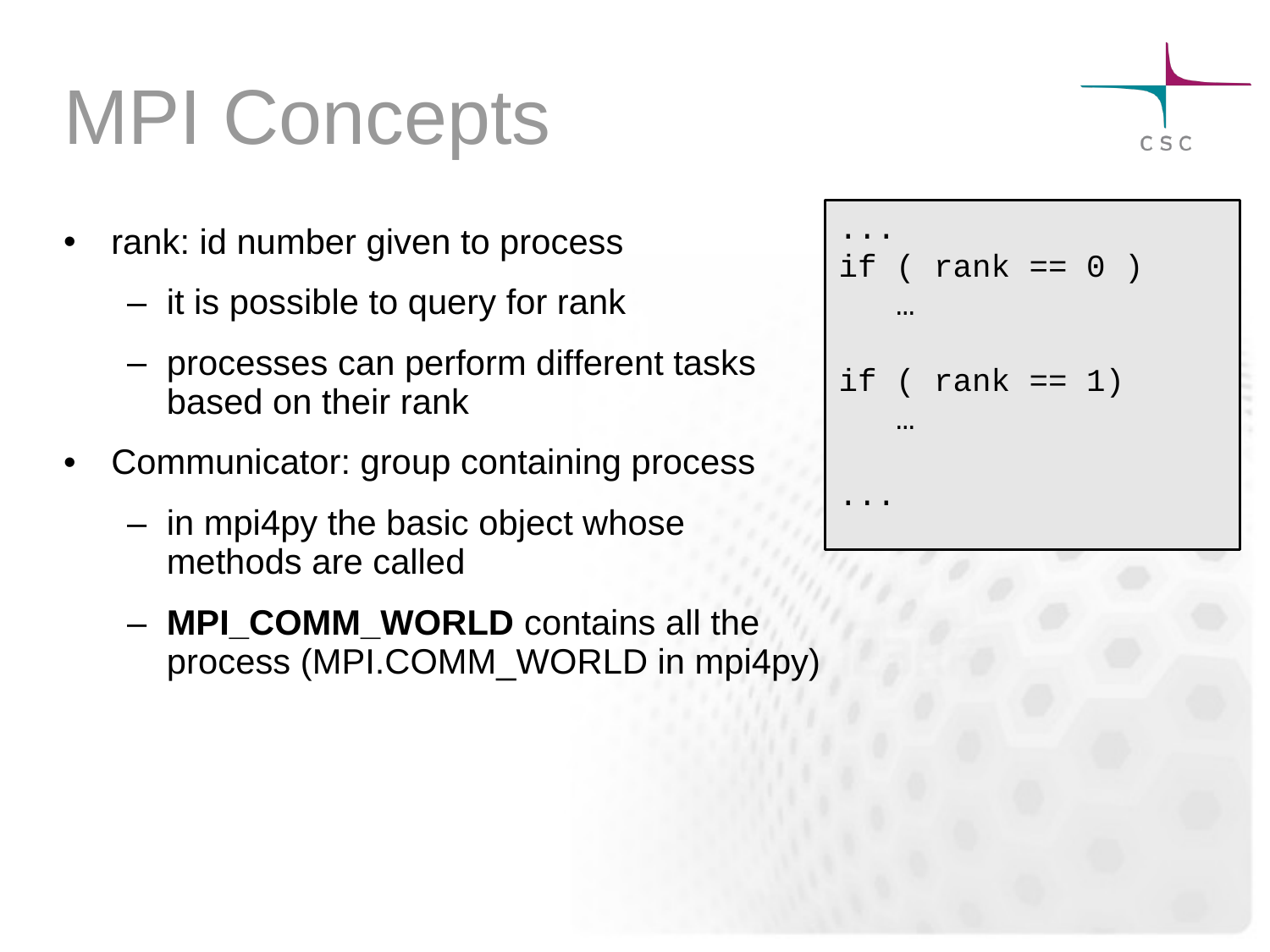#### Data model



- All variables and data structures are local to the process
- Processes can exchange data by sending and receiving messages

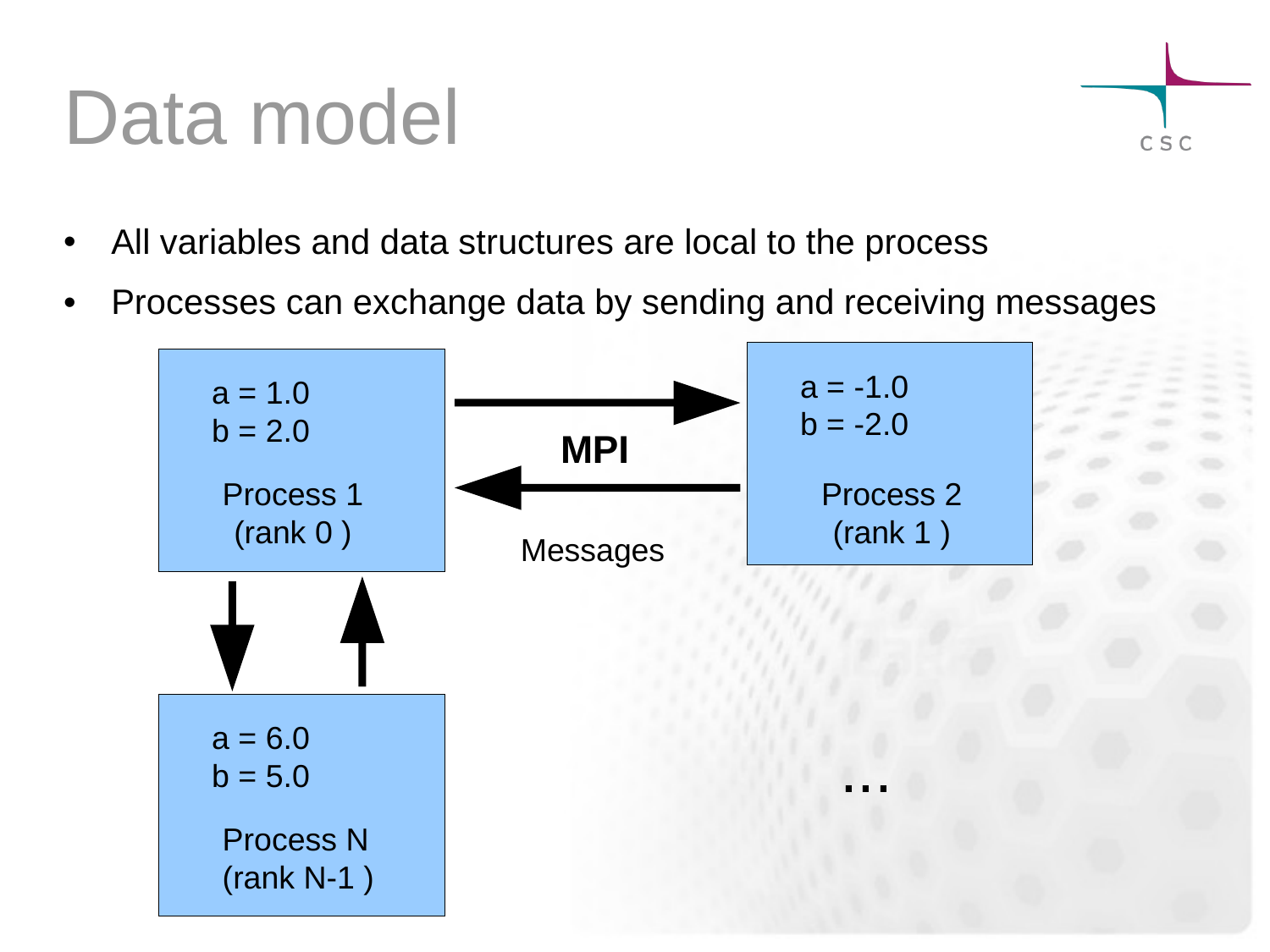# Using mpi4py



from mpi4py import MPI comm = MPI.COMM\_WORLD # Communicator object containing all # processes

- Basic methods of communicator object
	- Get\_size() Number of processes in communicator
	- Get\_rank() rank of this process

```
from mpi4py import MPI
comm = MPI.COMM_WORLD
size = comm.get size()rank = comm.get rank()print "I am rank %d in group of %d processes" % (rank, size)
```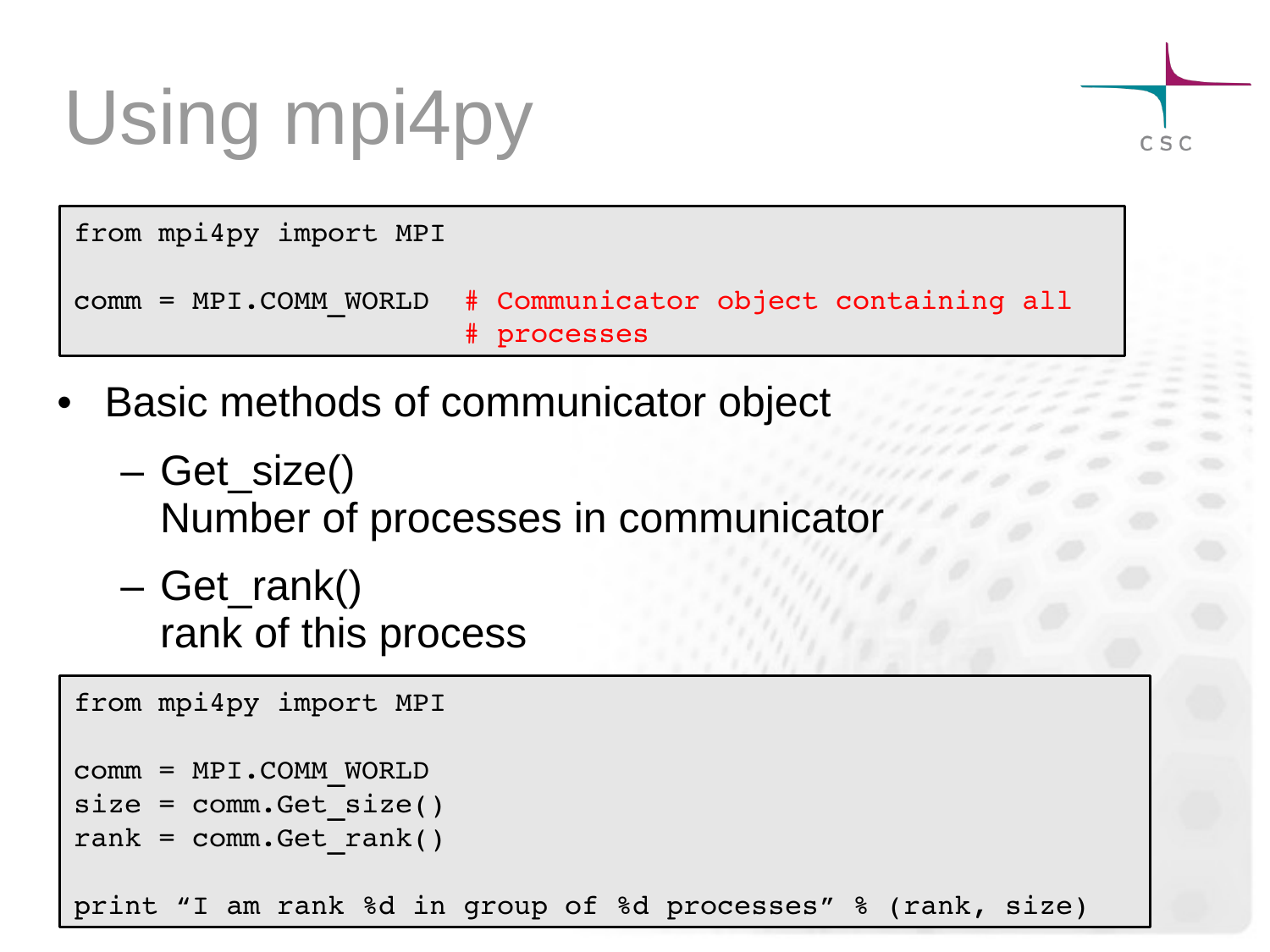# Sending and receiving data

 $C S C$ 

• Sending and receiving a dictionary

```
from mpi4py import MPI
comm = MPI.COMM_WORLD
rank = comm.get rank()if rank == 0:
   data = \{ 'a': 7, 'b': 3.14 \}   comm.send(data, dest=1, tag=11)
elif rank == 1:
   data = comm.recv(source=0, tag=11)
```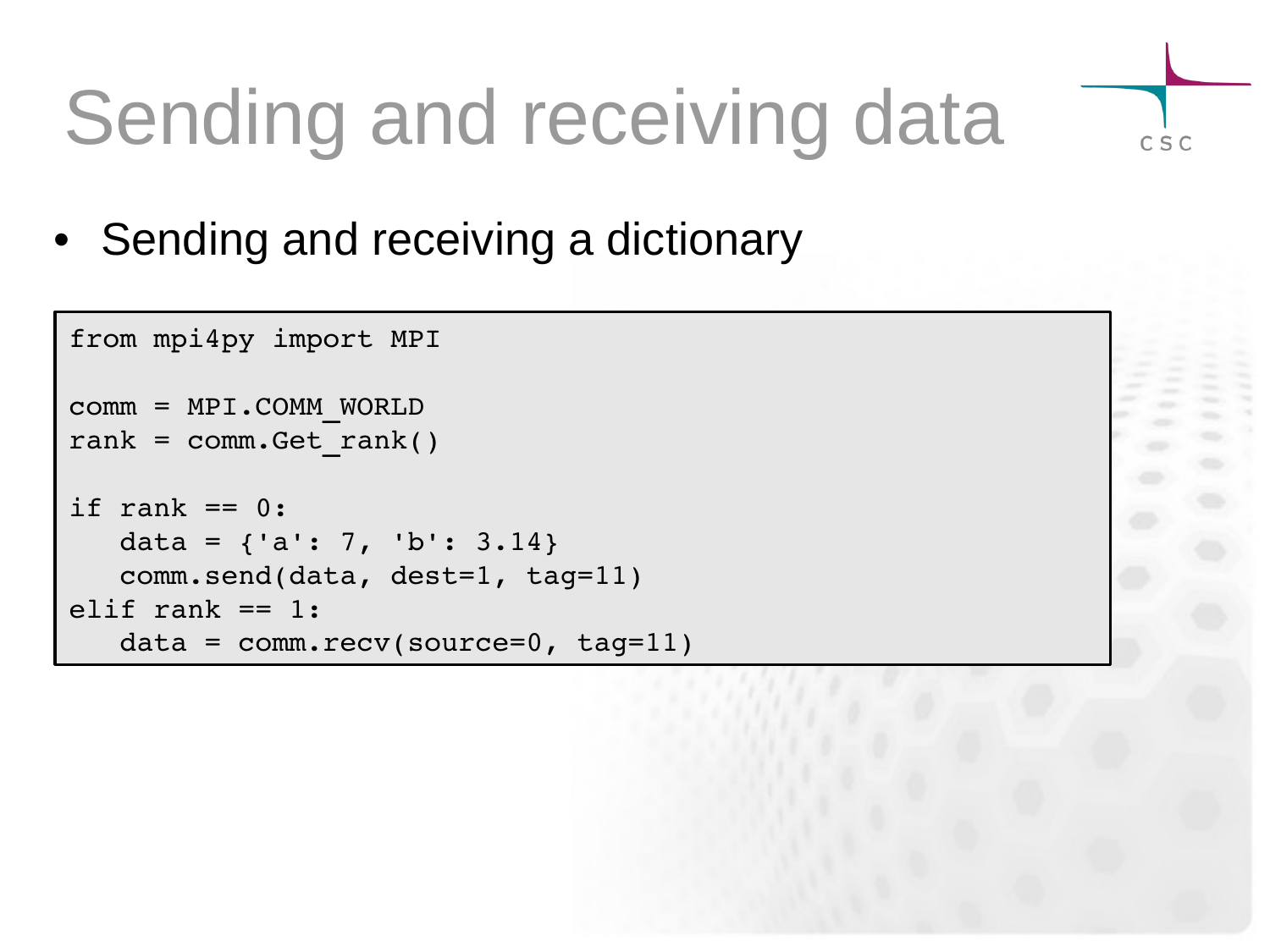# Sending and receiving data

• Arbitrary Python objects can be communicated with the **send** and **receive** methods of communicator

 $C S C$ 

#### **send(data, dest, tag)**

- **data** Python object to send
- **dest** destination rank
- **tag** id given to the message

#### **receive(source, tag)**

- **source** source rank
- **tag** id given to the message
- data is provided as return value
- Destination and source ranks as well as tags have to match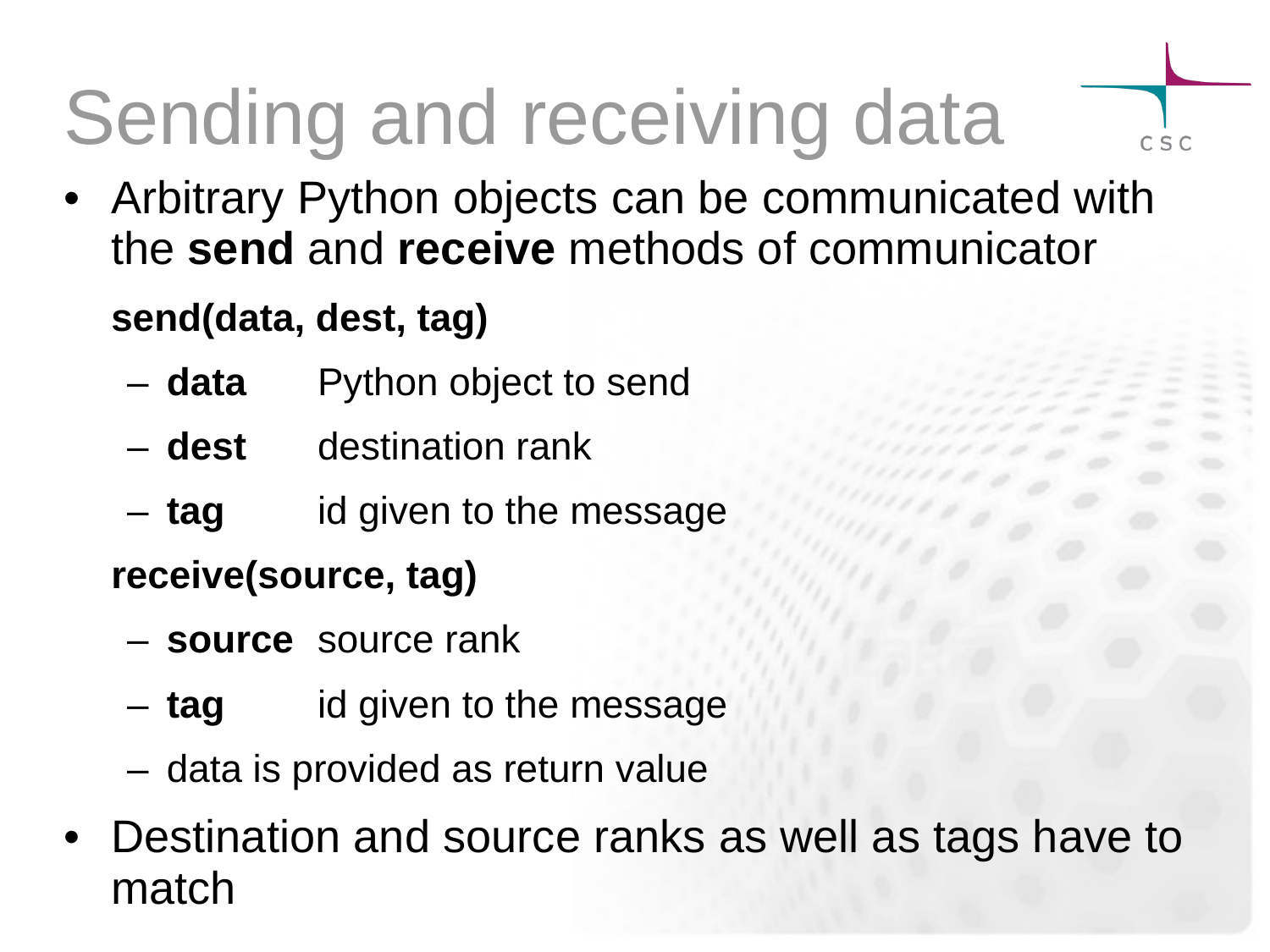# Communicating NumPy arrays

 $C S C$ 

- Arbitrary Python objects are converted to byte streams when sending
- Byte stream is converted back to Python object when receiving
- Conversions give overhead to communication
- (Contiguous) NumPy arrays can be communicated with very little overhead with upper case methods:

**S**end(data, dest, tag)

**R**ecv(data, source, tag)

– Note the difference in receiving: the data array has to exist in the time of call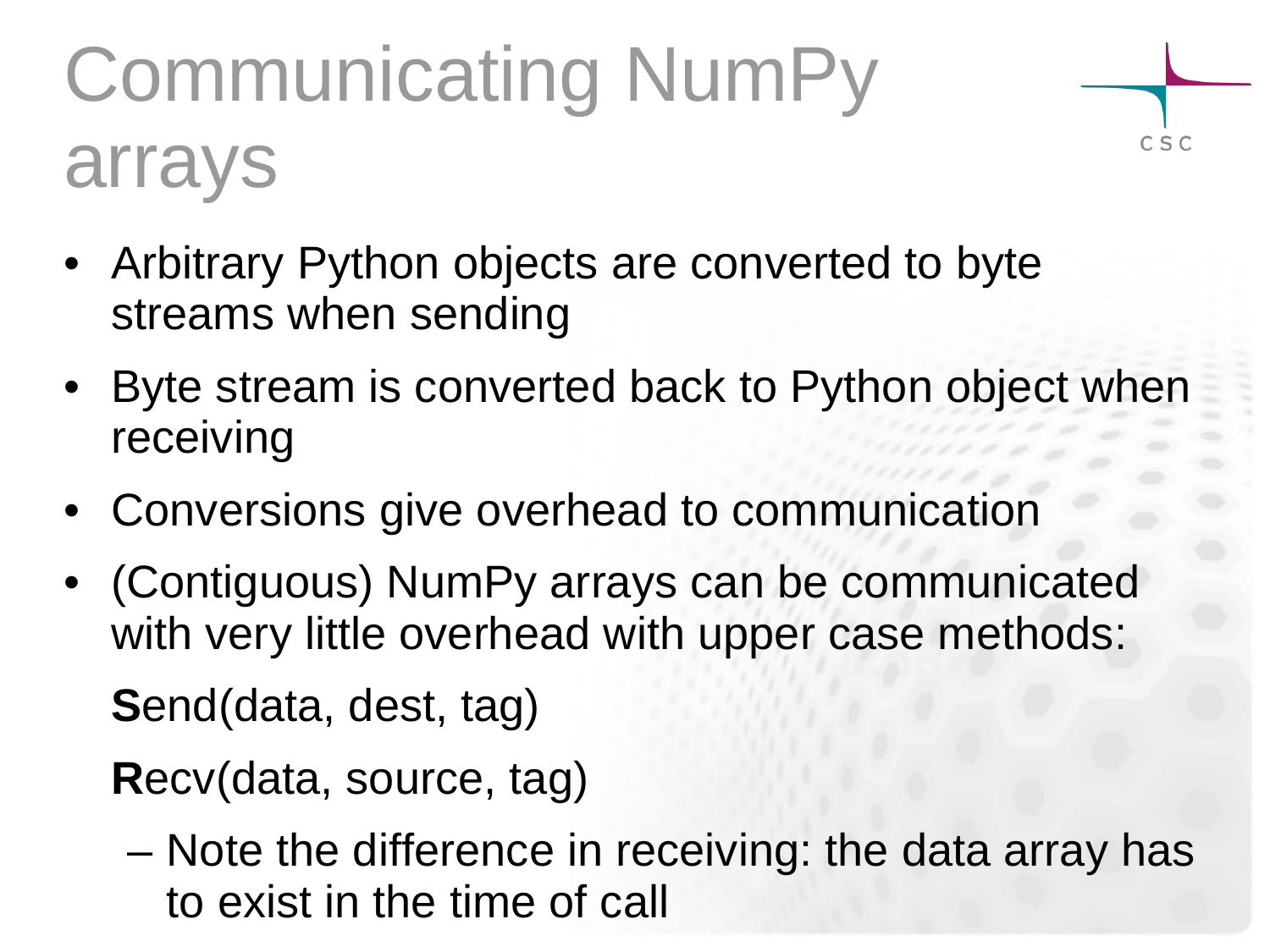## Communicating NumPy arrays

 $C S C$ 

```
from mpi4py import MPI
import numpy
comm = MPI.COMM_WORLD
rank = comm.get rank()if rank == 0:
   data = numpy.arange(100, dtype=number.float)   comm.Send(data, dest=1, tag=13)
elif rank == 1:data = numpy .empty(100, dtype = numpy .float)   comm.Recv(data, source=0, tag=13)
```
- Note the difference between upper/lower case!
	- send/recv: general Python objects, slow
	- Send/Recv: continuous arrays, fast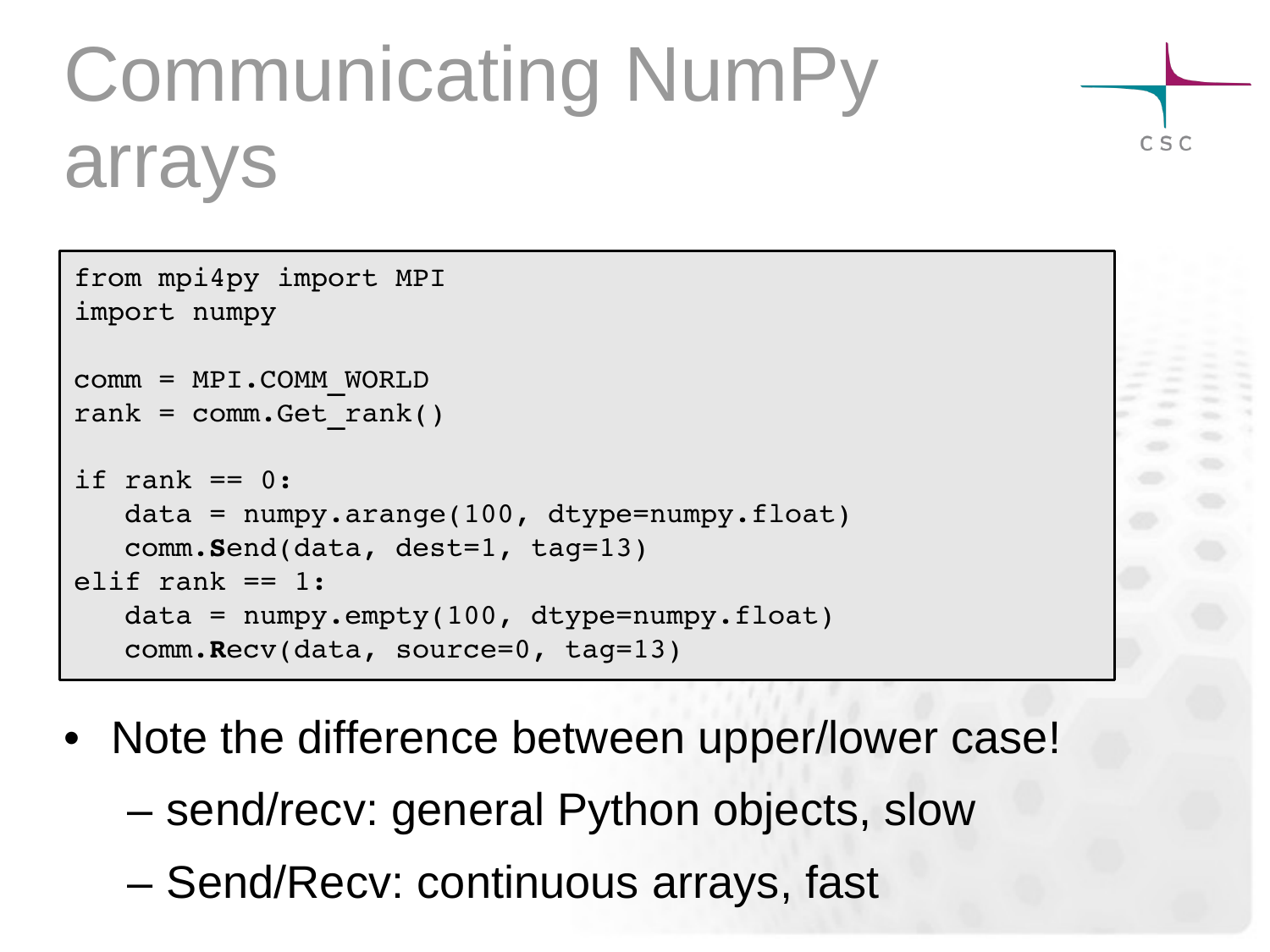# mpi4py performance

• Ping-pong test



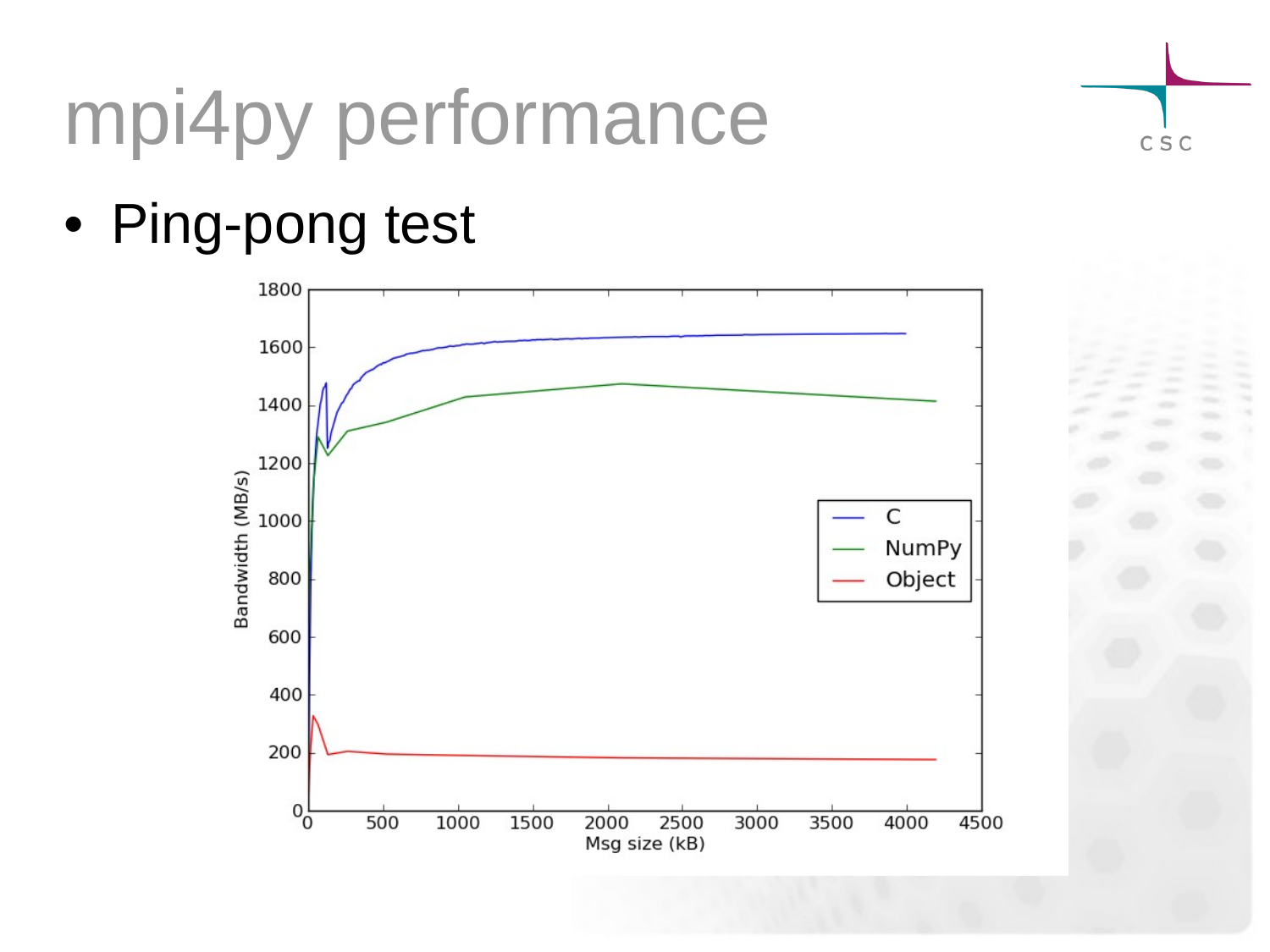## **Summary**



- mpi4py provides Python interface to MPI
- MPI calls via communicator object
- Possible to communicate arbitrary Python objects
- NumPy arrays can be communicated with nearly same speed as from C/Fortran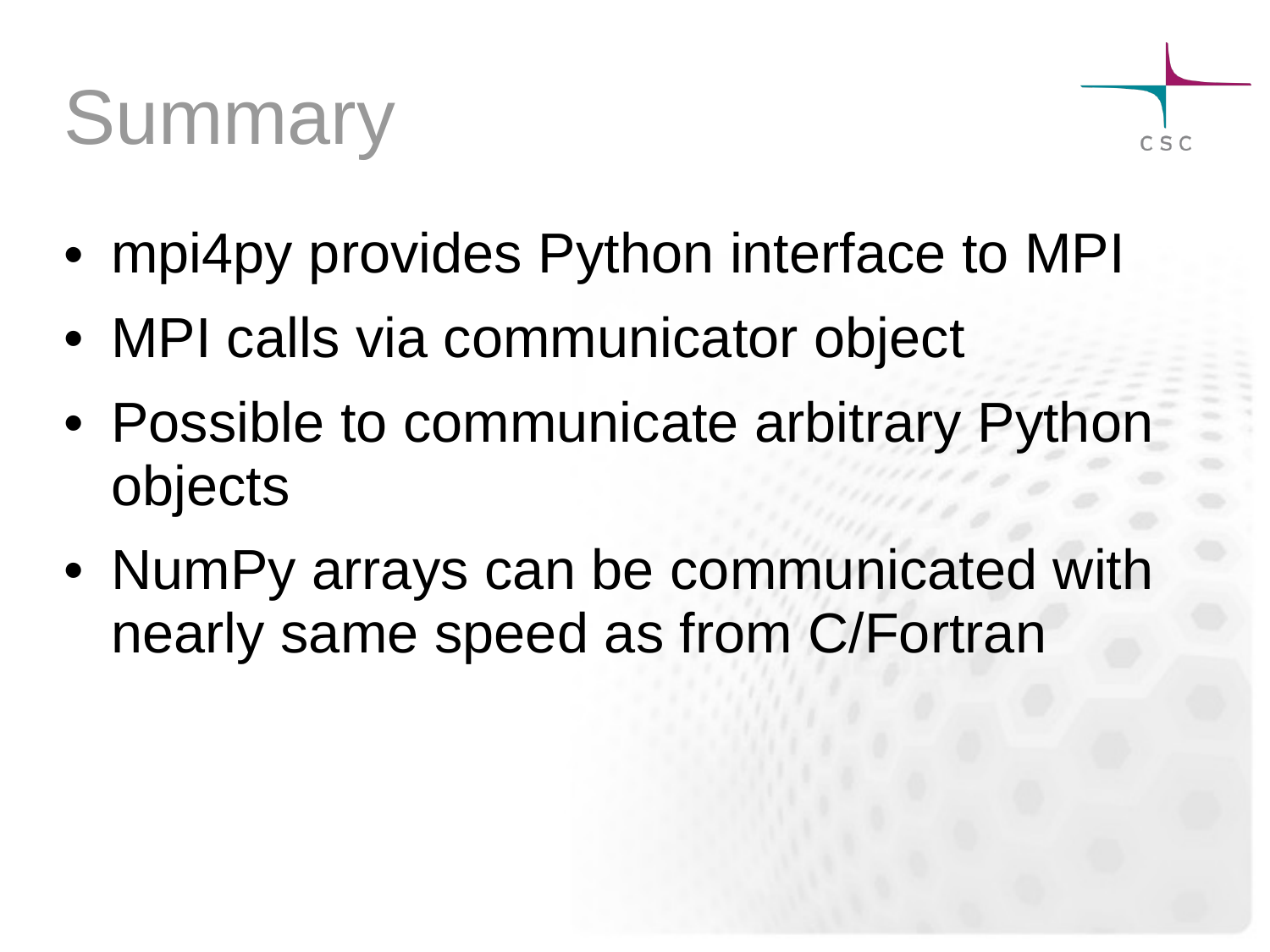

#### C - extensions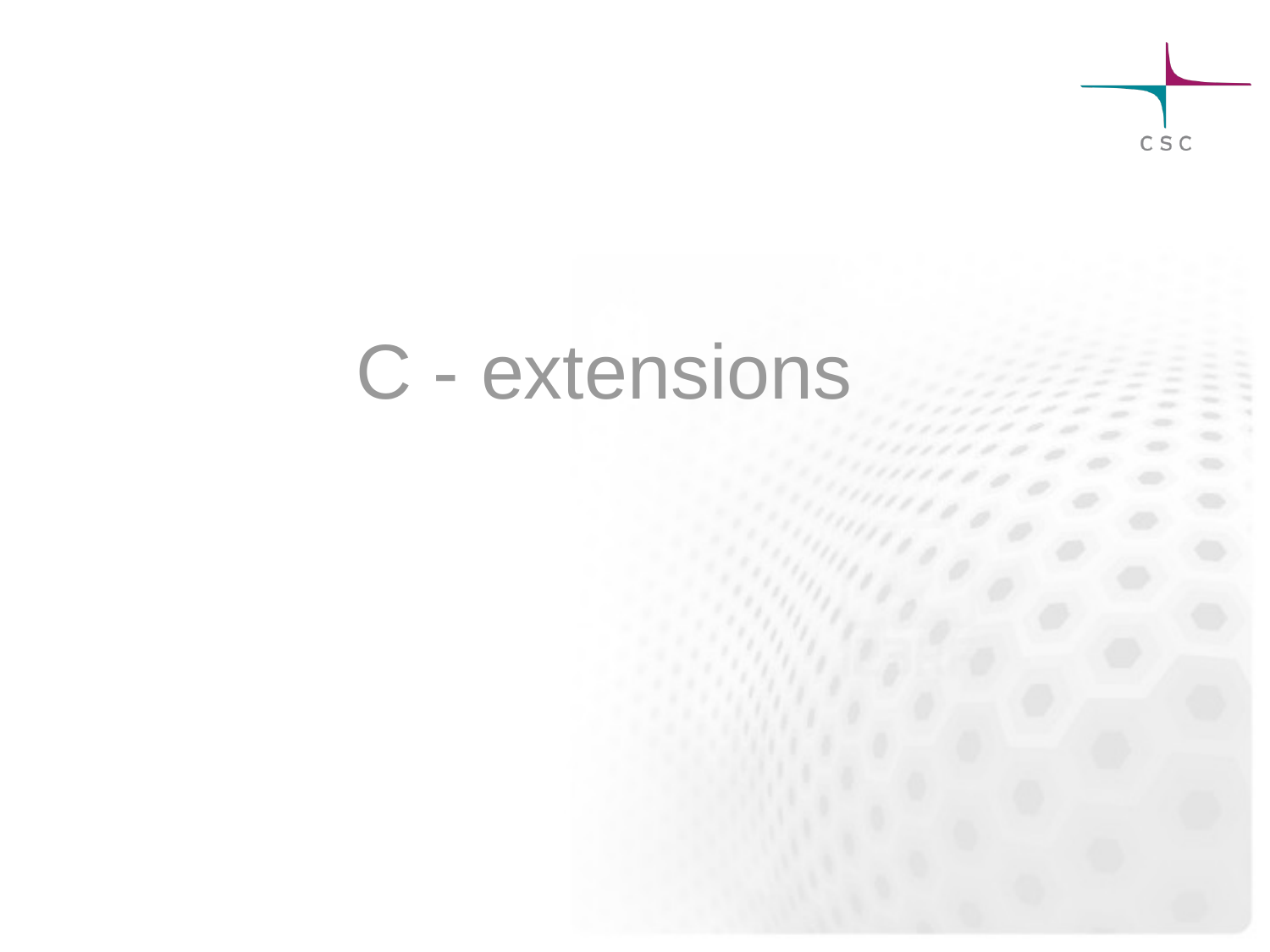#### C - extensions



- Some times there are time critical parts of code which would benefit from compiled language
- 90/10 rule: 90 % of time is spent in 10 % of code
	- only a small part of application benefits from compiled code
- It is relatively straightforward to create a Python interface to C-functions
	- data is passed from Python, routine is executed without any Python overheads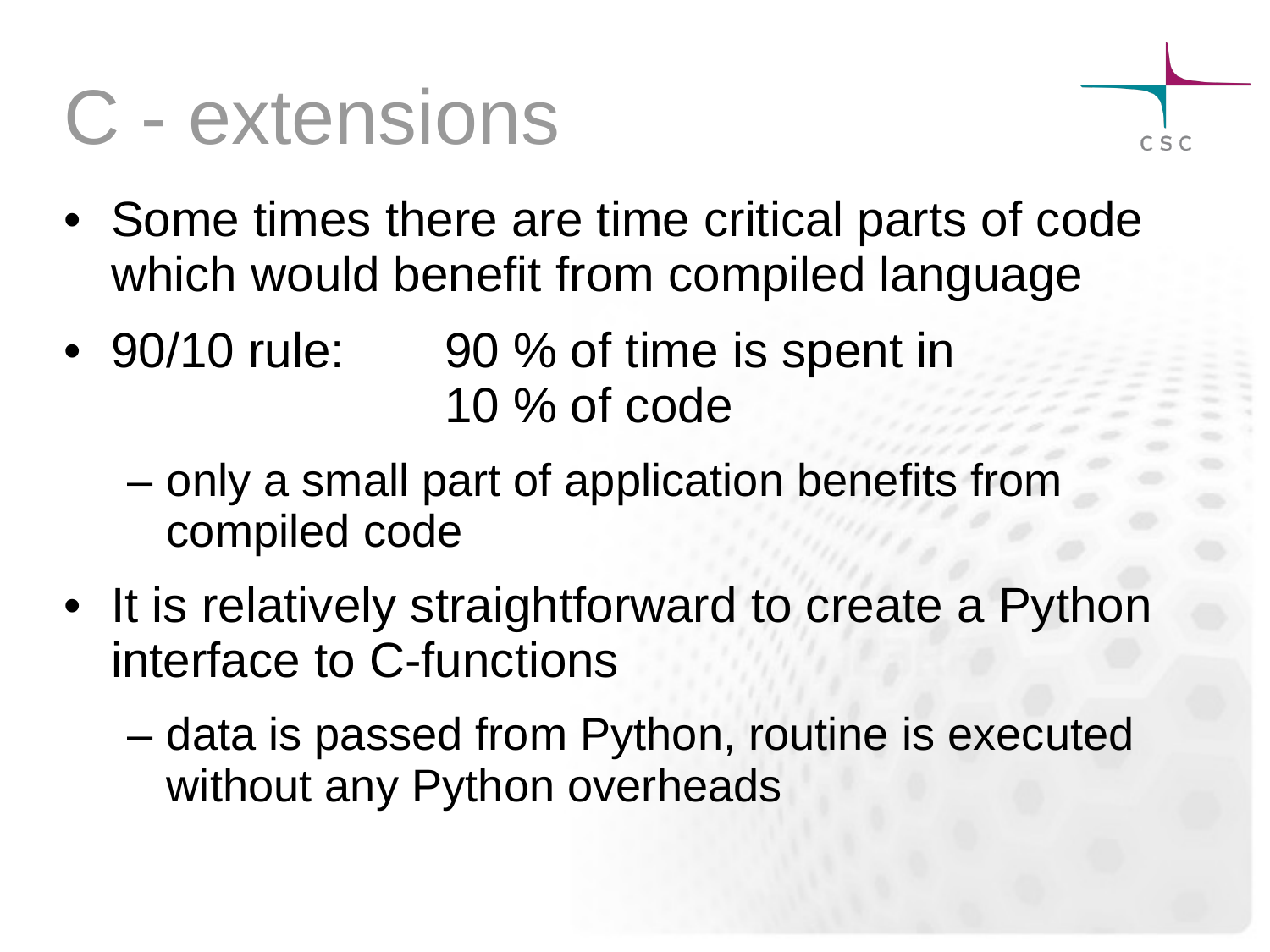#### C - extensions



- C routines are build into a shared library
- Routines are loaded dynamically with normal import statements

```
import hello
```

```
hello.hello()
```
- A library **hello.so** is looked for
- A function **hello** (defined in myext.so) is called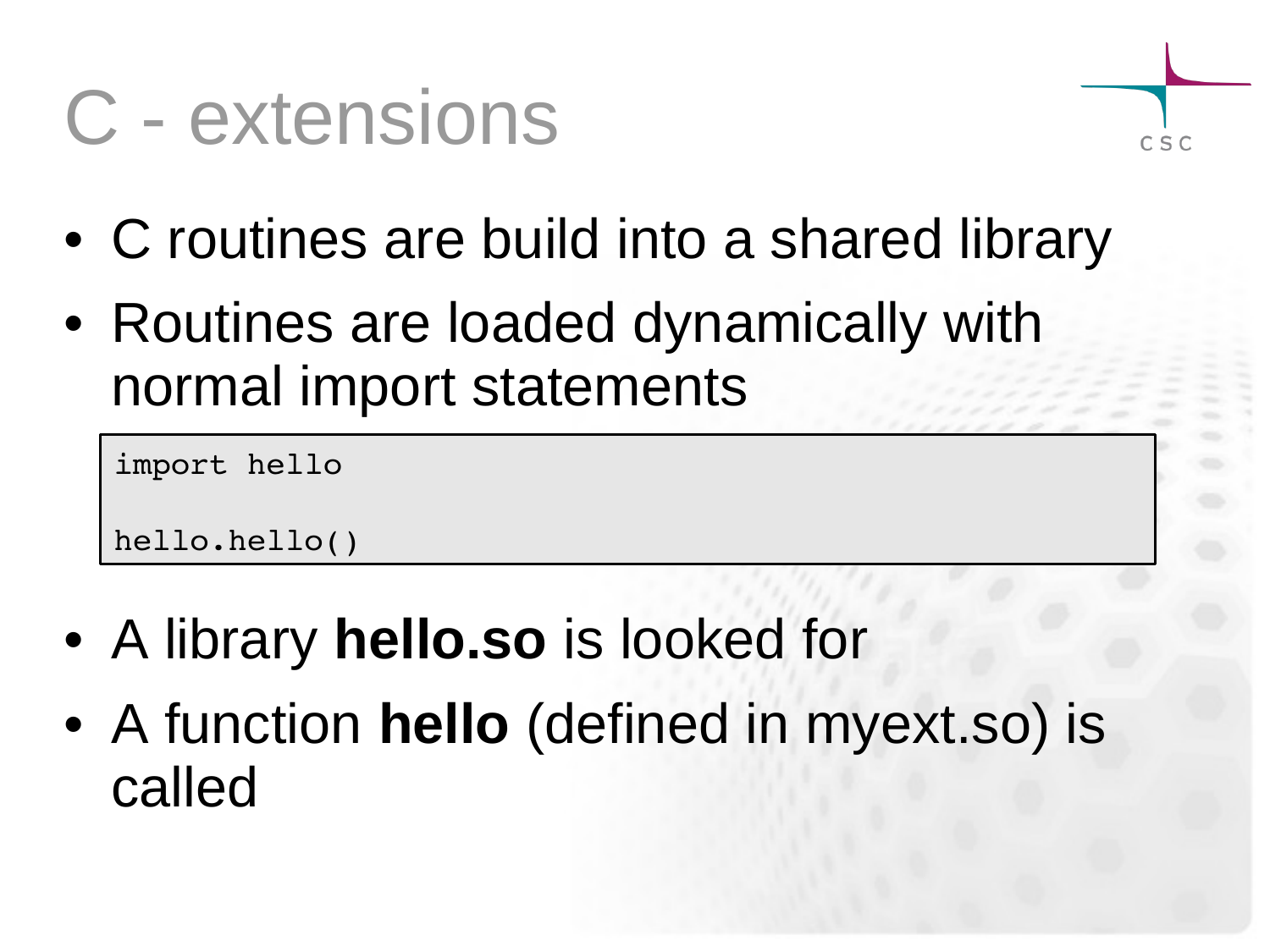#### Creating C-extension



#### 1) Include Python headers

#include <Python.h>

2) Define the C-function

```
...
PyObject* hello_c(PyObject *self, PyObject *args)
{
    printf("Hello\n");
  Py RETURN NONE;
}
```
- Type of function is always PyObject
- Function arguments are always the same (args is used for passing data from Python to C)
- A macro py\_RETURN\_NONE is used for returning "nothing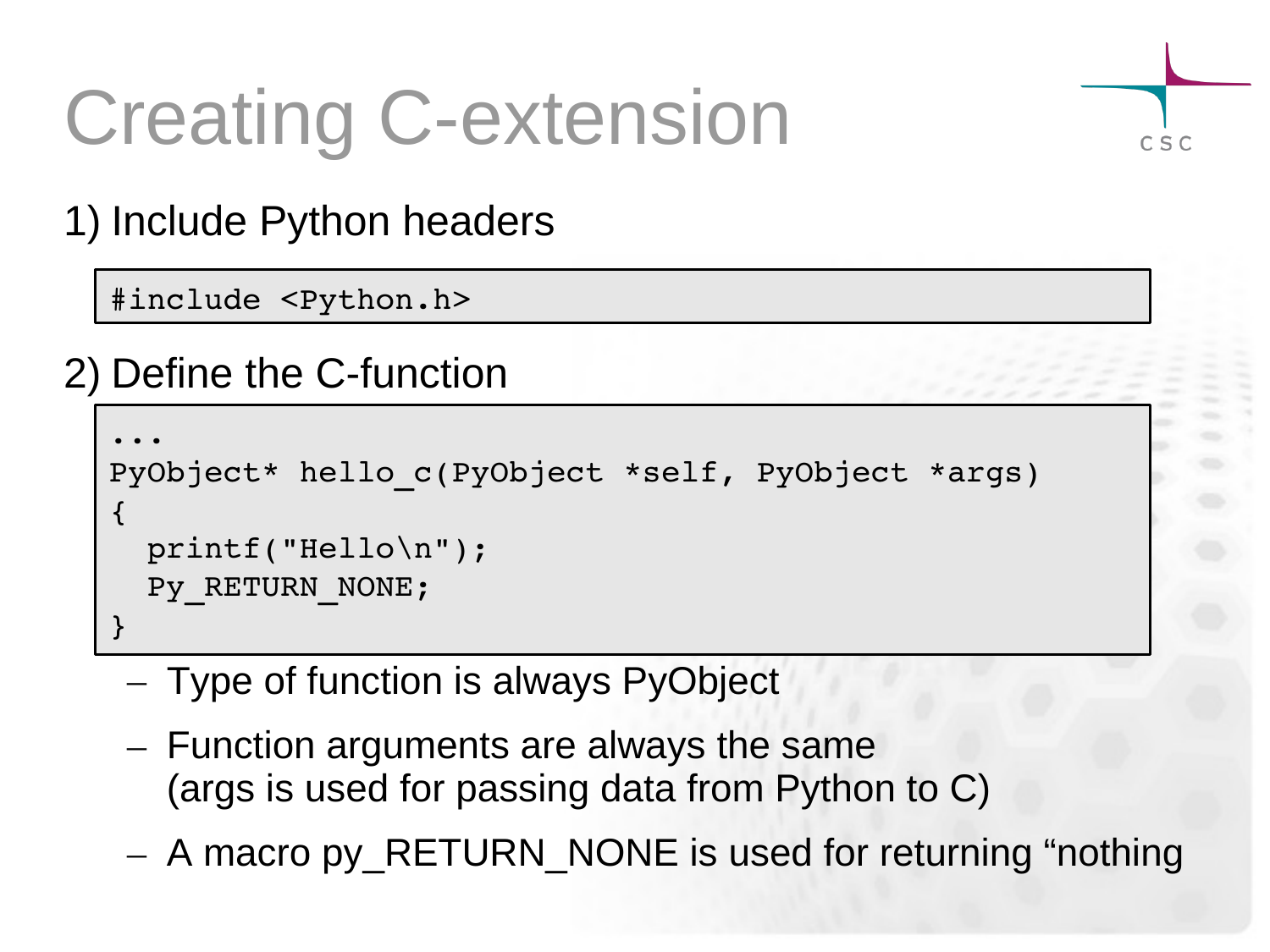#### Creating C-extension

3) Define the Python interfaces for functions

```
...
static PyMethodDef functions[] = {
 {"hello", hello_c, METH_VARARGS, 0},
 {"func2", func2, METH_VARARGS, 0},
 \{0, 0, 0, 0\} /* "Sentinel" notifies the end of definitions */
};
```
 $C S C$ 

- **hello** is the function name used in Python code, **hello c** is the actual C-function to be called
- Single extension module can contain several functions (hello, func2, ...)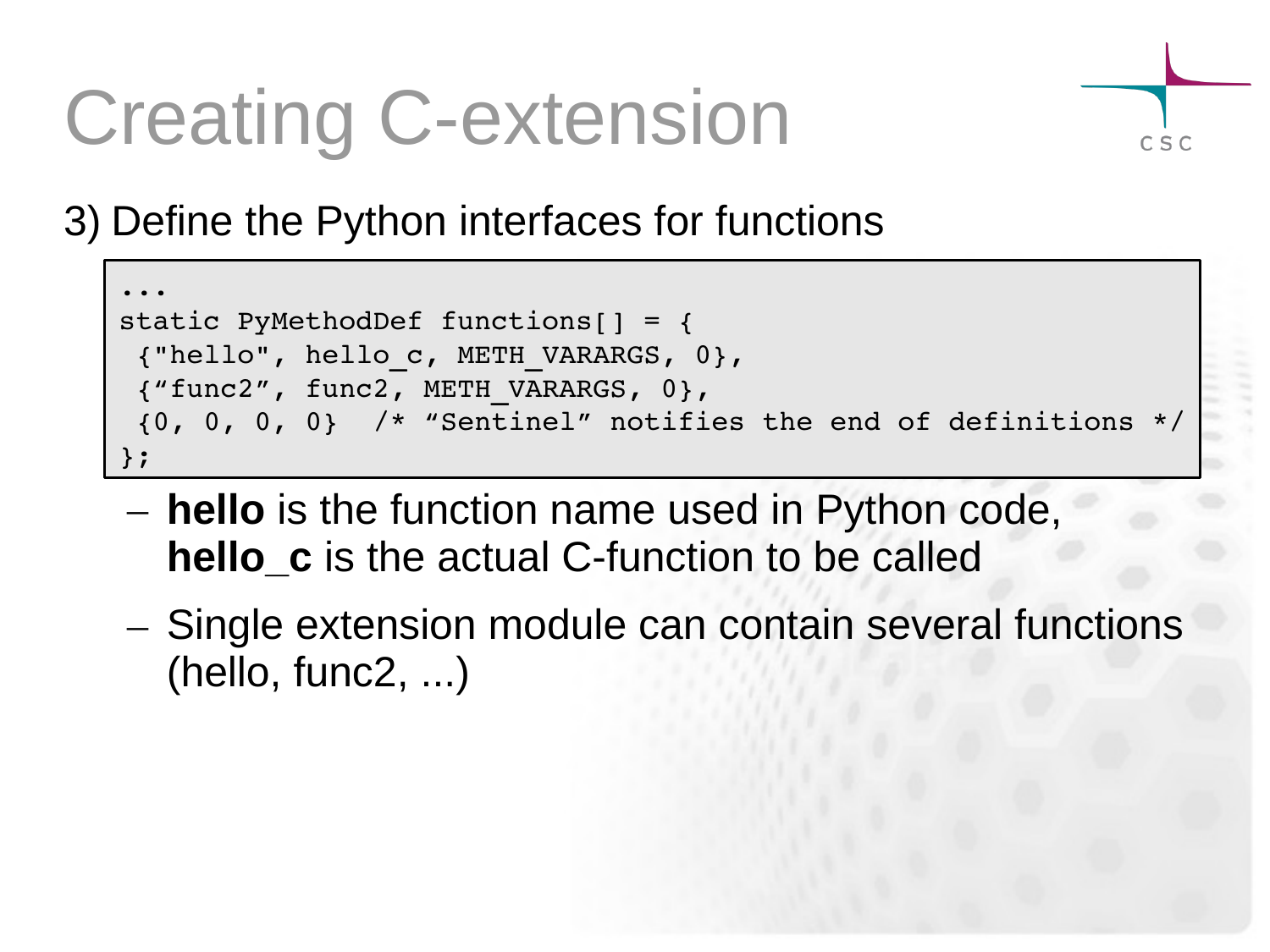### Creating C-extension

 $C S C$ 

4) Define the module initialization function

```
...
PyMODINIT_FUNC inithello(void)
{
        (void) Py_InitModule("hello", functions);
}
```
- Extension module should be build into **hello.so**
- Extension is module is imported as **import hello**
- Functions/interfaces defined in functions are called as hello.hello(), hello.func2(), ...
- 5) Compile as shared library

gcc -shared -o myext.so -I/usr/include/python2.6 -fPIC myext.c

– The location of Python headers (/usr/include/...) may vary in different systems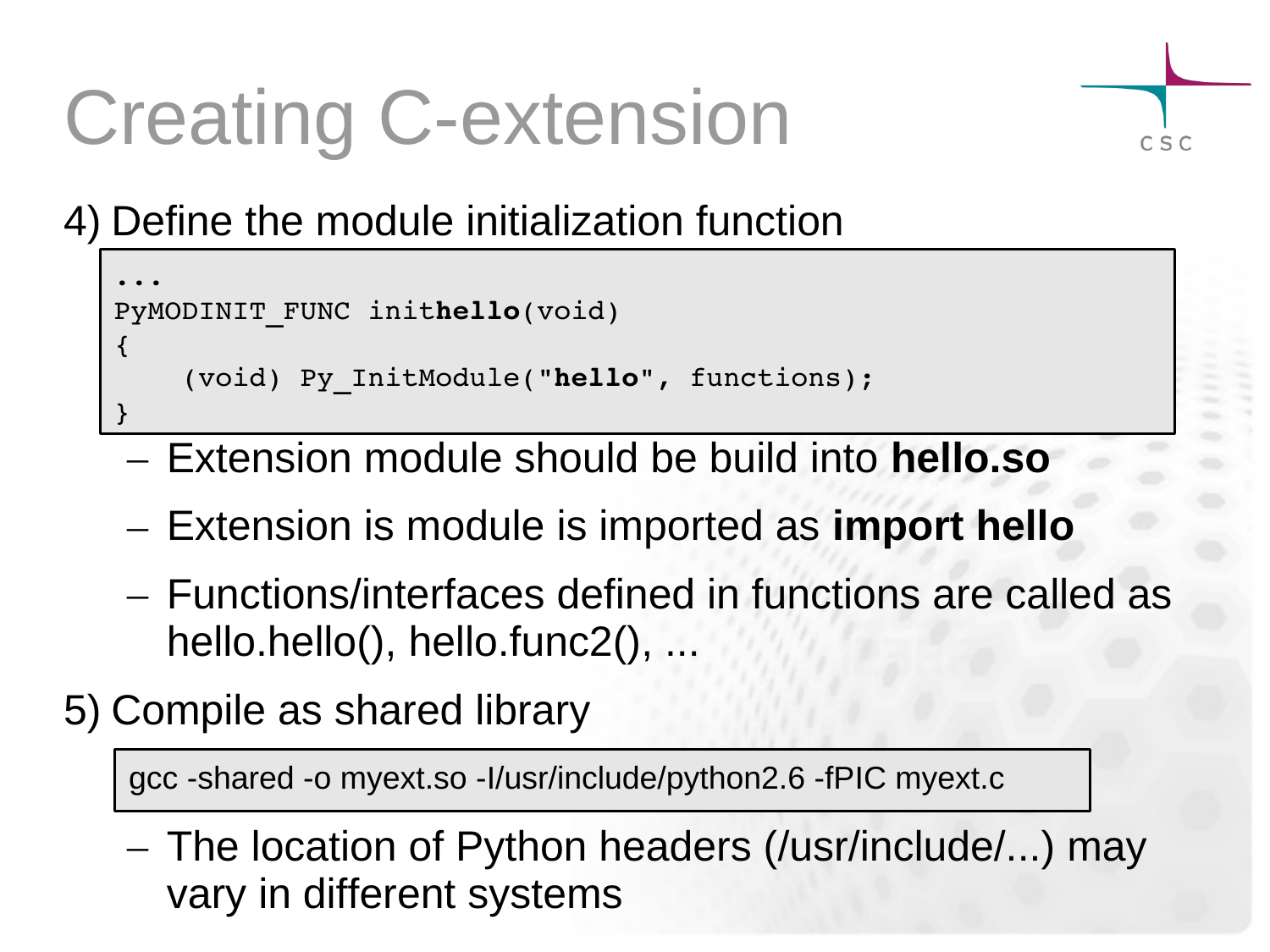# Full listing of hello.c

```
#include <Python.h>
PyObject* hello_c(PyObject *self, PyObject *args)
\{  printf("Hello\n");
 Py RETURN NONE;
}
static PyMethodDef functions[] = {
 {"hello", hello_c, METH_VARARGS, 0},
 {0, 0, 0, 0}
};
PyMODINIT FUNC inithello(void)
\{    (void) Py_InitModule("hello", functions);
}
```
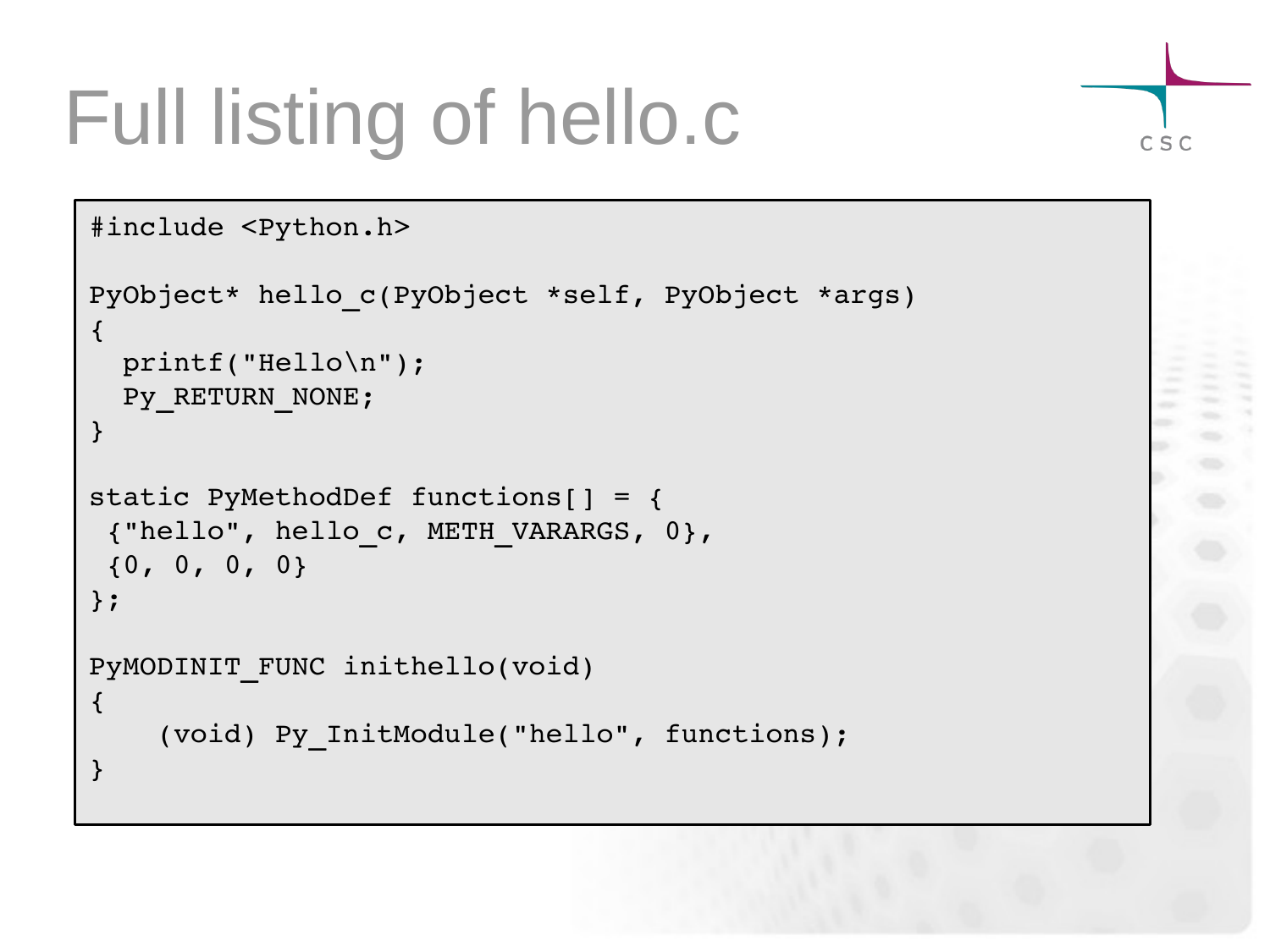#### Passing arguments to Cfunctions

```
...
PyObject* my_C_func(PyObject *self, PyObject *args)
\{  int a;
    double b;
    char* str;
    if (!PyArg_ParseTuple(args, "ids", &a, &b, &str))
        return NULL;
    printf("int %i, double %f, string %s\n", a, b, str);
  Py RETURN NONE;
}
```
CSC

• **PyArg\_ParseTuple** checks that function is called with proper arguments "ids" : integer, double, string and does the conversion from Python to C types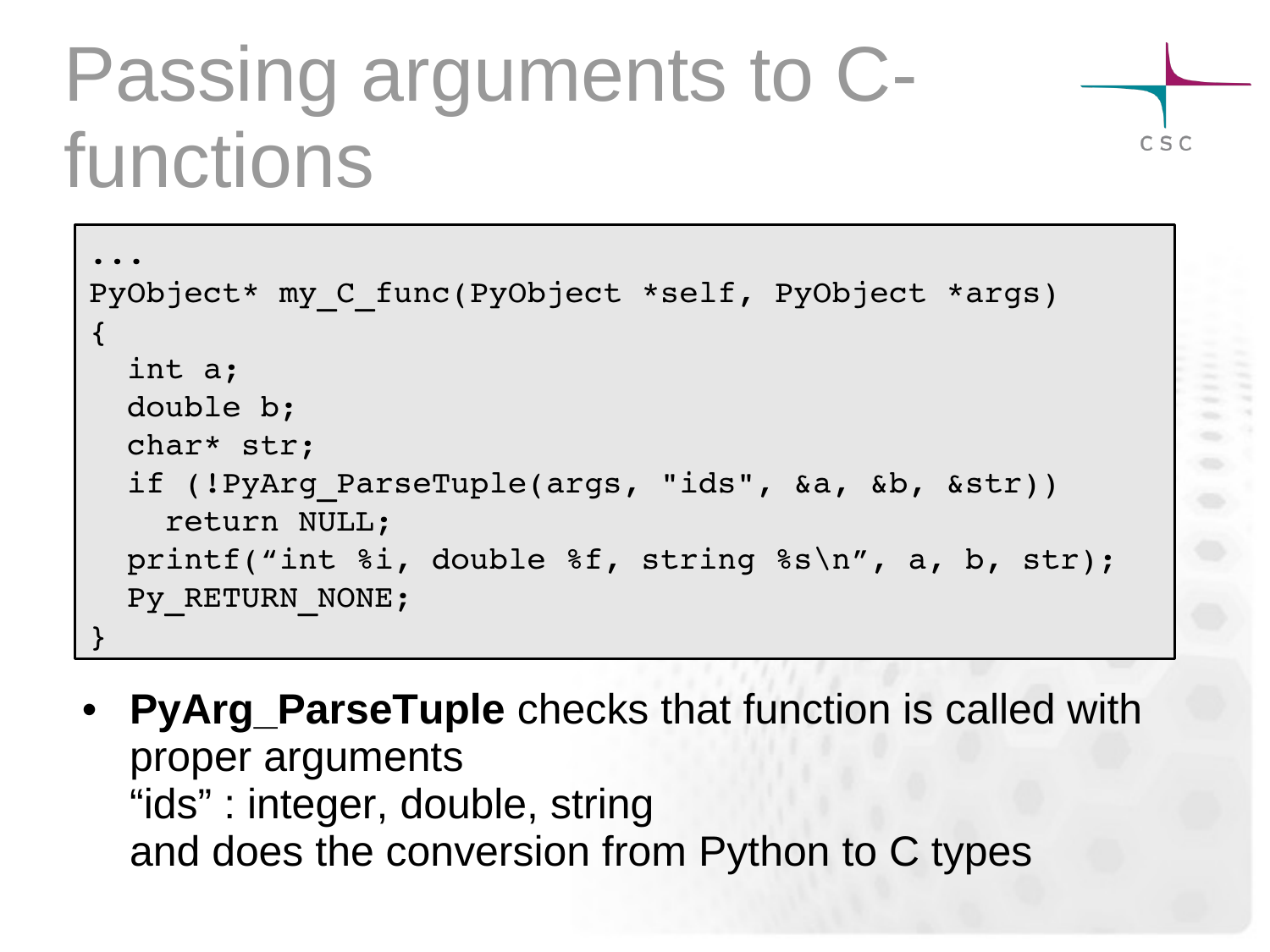#### Returning values

```
...
PyObject* square(PyObject *self, PyObject *args)
\left\{ \right.  int a;
  if (!PyArg ParseTuple(args, "i", &a))
        return NULL;
  a = a * a;  return Py_BuildValue("i", a);
}
```
CSC

- Create and return Python integer from C variable a "d" would create Python double etc.
- Returning tuple: **Py\_BuildValue("(ids)", a, b, str);**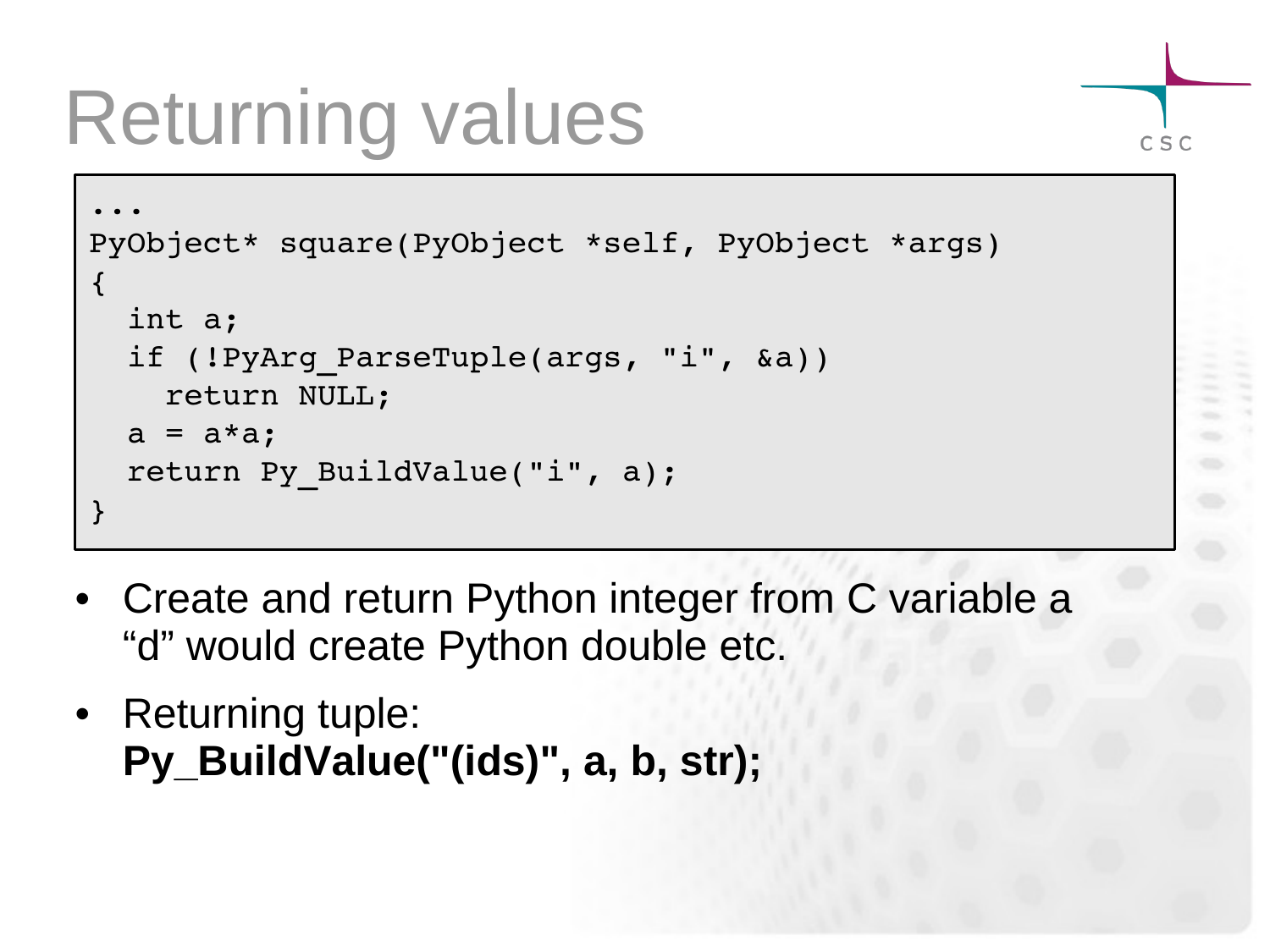# Operating with NumPy array

CSC

```
#include <Python.h>
#define NO_IMPORT_ARRAY
#include <numpy/arrayobject.h>
PyObject* my C func(PyObject *self, PyObject *args)
{
    PyArrayObject* a;
  if (!PyArg ParseTuple(args, "O", &a))
        return NULL;
  int size = PyArray SIZE(a); /* Total size of array */
  double *data = PyArray DATA(a); /* Pointer to data */
  for (int i=0; i < size; i++)
\overline{\mathcal{A}}data[i] = data[i] * data[i];  }
  Py_RETURN_NONE;
}
```
• NumPy provides API also for determining the dimensions of array etc.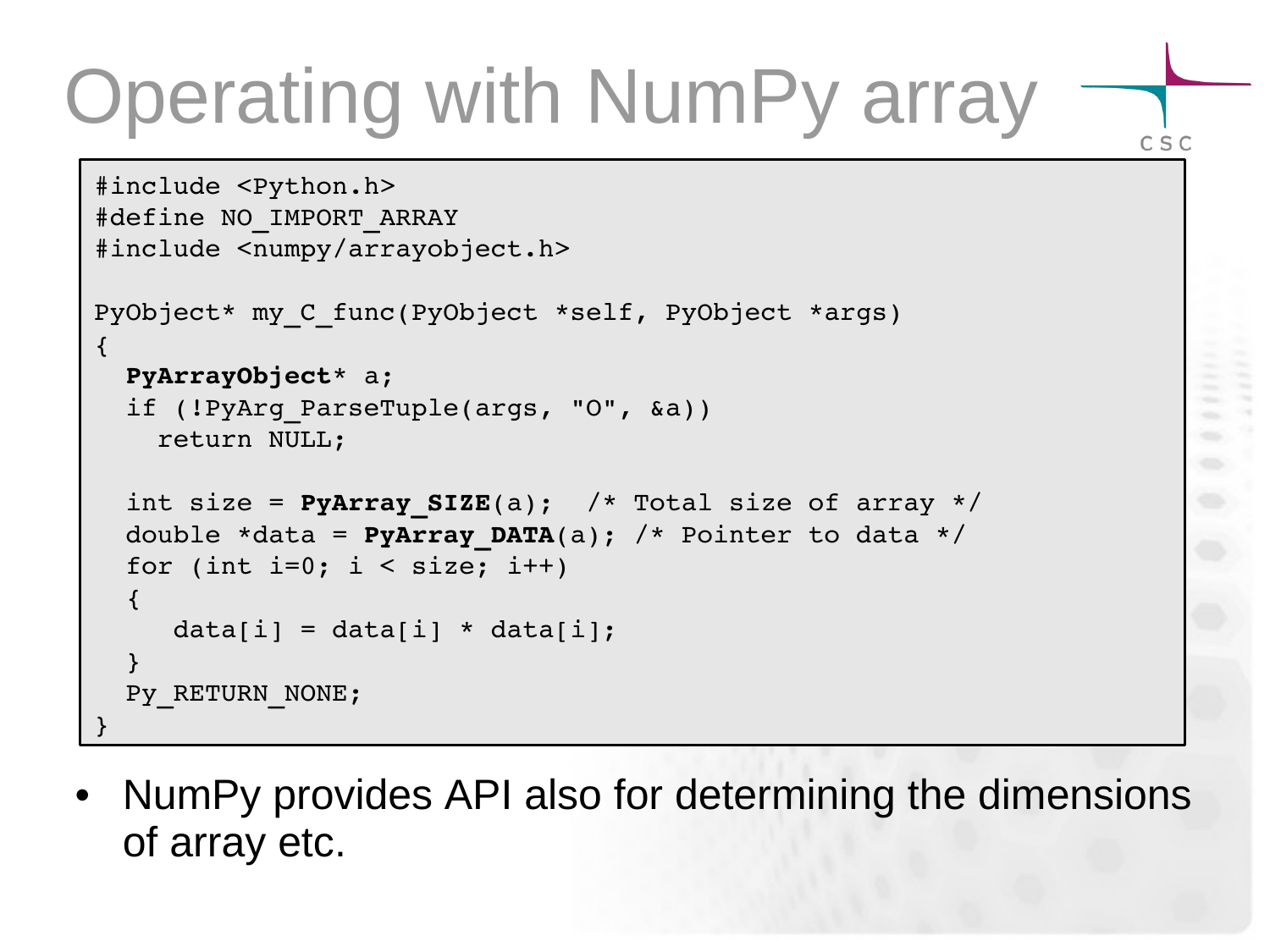# Tools for easier interfacing

CSC

- Cython
- SWIG
- pyrex
- f2py (for Fortran code)